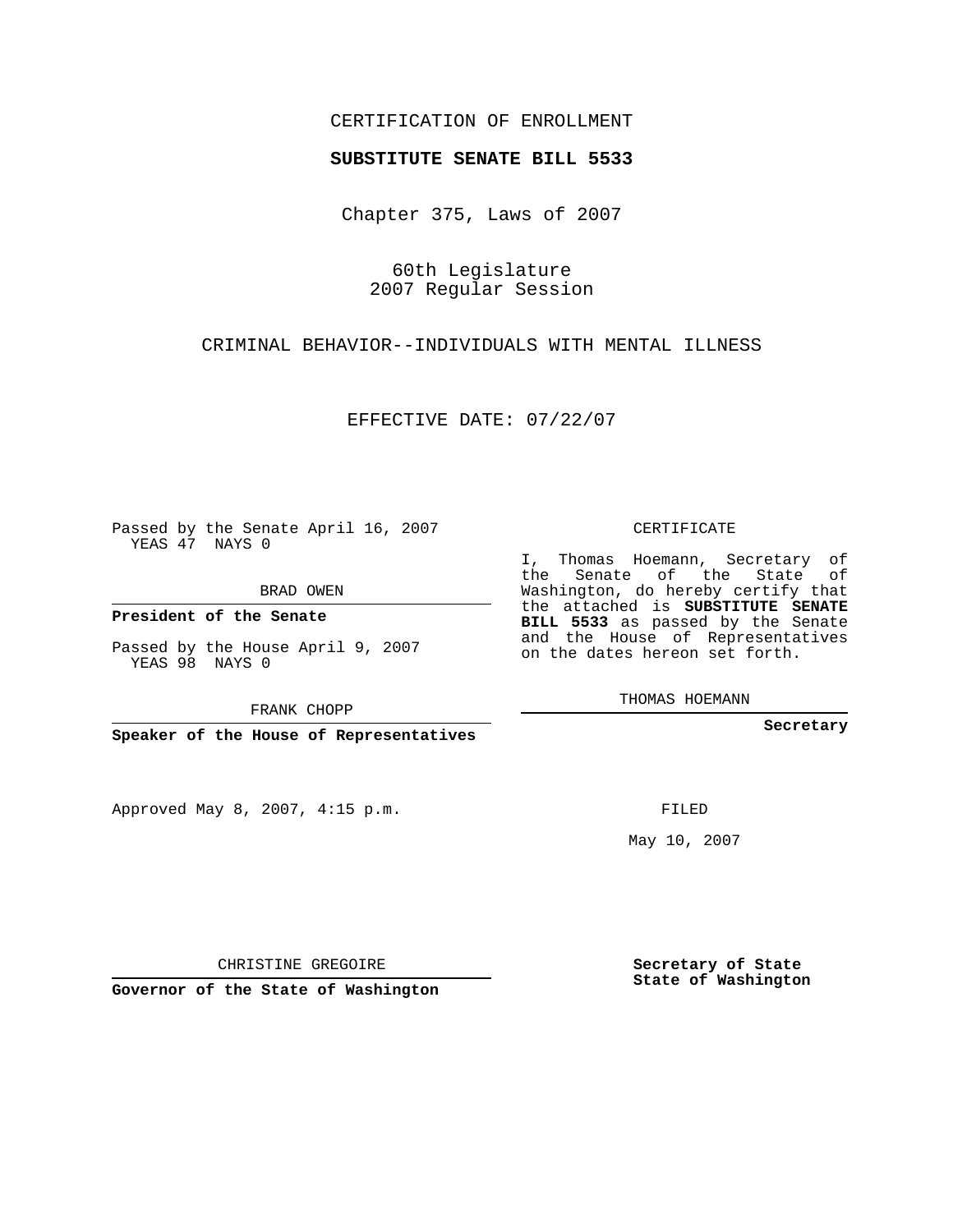## **SUBSTITUTE SENATE BILL 5533** \_\_\_\_\_\_\_\_\_\_\_\_\_\_\_\_\_\_\_\_\_\_\_\_\_\_\_\_\_\_\_\_\_\_\_\_\_\_\_\_\_\_\_\_\_

\_\_\_\_\_\_\_\_\_\_\_\_\_\_\_\_\_\_\_\_\_\_\_\_\_\_\_\_\_\_\_\_\_\_\_\_\_\_\_\_\_\_\_\_\_

## AS AMENDED BY THE HOUSE

Passed Legislature - 2007 Regular Session

## **State of Washington 60th Legislature 2007 Regular Session**

**By** Senate Committee on Human Services & Corrections (originally Senators Pflug, Hargrove, Kline, Swecker, Delvin, Stevens, Holmquist, Parlette and Hewitt)

READ FIRST TIME 02/22/07.

 AN ACT Relating to procedures for individuals who are mentally ill and engaged in acts constituting criminal behavior; amending RCW 71.05.020, 71.05.150, 71.05.157, 49.19.010, 71.34.600, 71.24.035, 71.05.160, and 71.05.360; reenacting and amending RCW 71.05.390; adding a new section to chapter 10.31 RCW; adding new sections to chapter 10.77 RCW; adding a new section to chapter 71.05 RCW; creating new 7 sections; and repealing RCW 10.77.090.

8 BE IT ENACTED BY THE LEGISLATURE OF THE STATE OF WASHINGTON:

 NEW SECTION. **Sec. 1.** The legislature finds that RCW 10.77.090 contains laws relating to three discrete subjects. Therefore, one purpose of this act is to reorganize some of those laws by creating new sections in the Revised Code of Washington that clarify and identify these discrete subjects.

 The legislature further finds that there are disproportionate numbers of individuals with mental illness in jail. The needs of individuals with mental illness and the public safety needs of society at large are better served when individuals with mental illness are provided an opportunity to obtain treatment and support.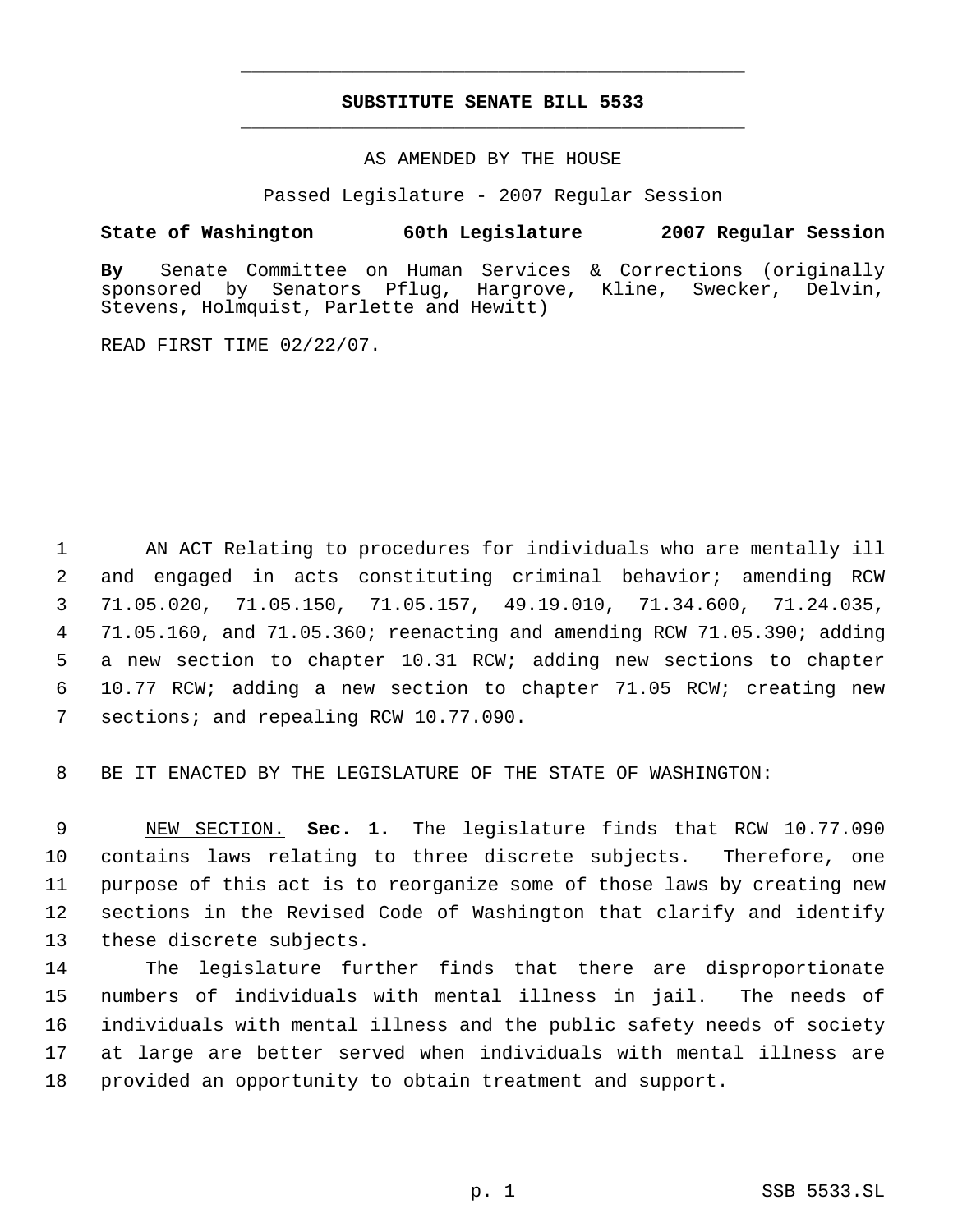NEW SECTION. **Sec. 2.** A new section is added to chapter 10.31 RCW to read as follows:

 (1) When a police officer has reasonable cause to believe that the individual has committed acts constituting a nonfelony crime that is not a serious offense as identified in RCW 10.77.092 and the individual is known by history or consultation with the regional support network to suffer from a mental disorder, the arresting officer may:

 (a) Take the individual to a crisis stabilization unit as defined in RCW 71.05.020(6). Individuals delivered to a crisis stabilization unit pursuant to this section may be held by the facility for a period of up to twelve hours: PROVIDED, that they are examined by a mental health professional within three hours of their arrival;

 (b) Refer the individual to a mental health professional for evaluation for initial detention and proceeding under chapter 71.05 RCW; or

 (c) Release the individual upon agreement to voluntary participation in outpatient treatment.

 (2) In deciding whether to refer the individual to treatment under this section, the police officer shall be guided by standards mutually agreed upon with the prosecuting authority, which address, at a minimum, the length, seriousness, and recency of the known criminal history of the individual, the mental health history of the individual, where available, and the circumstances surrounding the commission of the alleged offense.

 (3) Any agreement to participate in treatment shall not require individuals to stipulate to any of the alleged facts regarding the criminal activity as a prerequisite to participation in a mental health treatment alternative. The agreement is inadmissible in any criminal or civil proceeding. The agreement does not create immunity from prosecution for the alleged criminal activity.

 (4) If an individual violates such agreement and the mental health treatment alternative is no longer appropriate:

 (a) The mental health provider shall inform the referring law enforcement agency of the violation; and

 (b) The original charges may be filed or referred to the prosecutor, as appropriate, and the matter may proceed accordingly.

 (5) The police officer is immune from liability for any good faith conduct under this section.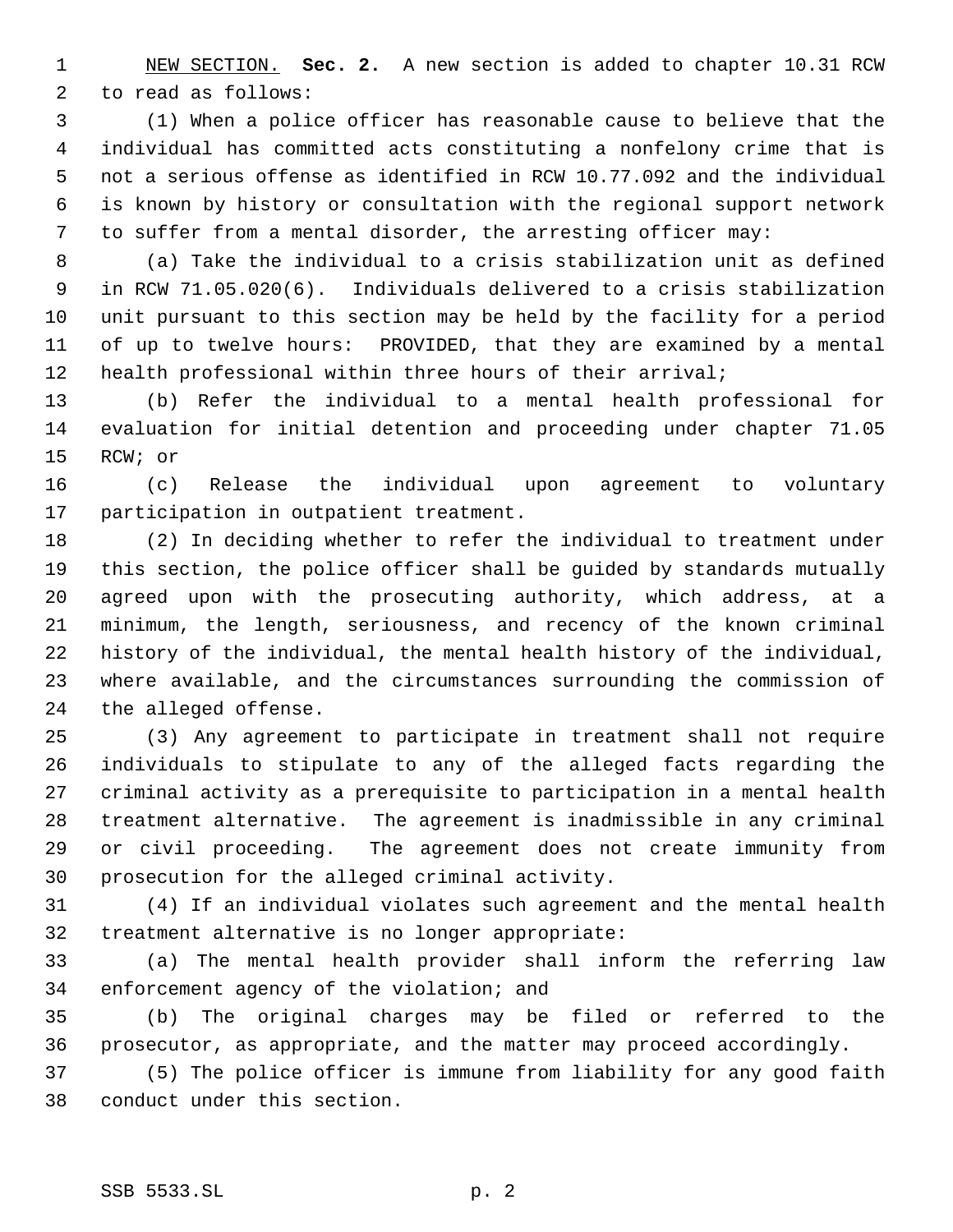NEW SECTION. **Sec. 3.** A new section is added to chapter 10.77 RCW to read as follows:

 GENERAL STAY PROVISIONS. (1)(a) If at any time during the pendency of an action and prior to judgment the court finds, following a report as provided in RCW 10.77.060, a defendant is incompetent, the court shall order the proceedings against the defendant be stayed except as provided in subsection (4) of this section.

 (b) A defendant found incompetent shall be evaluated at the direction of the secretary and a determination made whether the defendant is an individual with a developmental disability. Such evaluation and determination shall be accomplished as soon as possible following the court's placement of the defendant in the custody of the secretary.

 (i) When appropriate, and subject to available funds, if the defendant is determined to be an individual with a developmental disability, he or she may be placed in a program specifically reserved for the treatment and training of persons with developmental disabilities where the defendant shall have the right to habilitation according to an individualized service plan specifically developed for the particular needs of the defendant. A copy of the evaluation shall be sent to the program.

 (A) The program shall be separate from programs serving persons involved in any other treatment or habilitation program.

 (B) The program shall be appropriately secure under the circumstances and shall be administered by developmental disabilities professionals who shall direct the habilitation efforts.

 (C) The program shall provide an environment affording security appropriate with the charged criminal behavior and necessary to protect the public safety.

 (ii) The department may limit admissions of such persons to this specialized program in order to ensure that expenditures for services do not exceed amounts appropriated by the legislature and allocated by the department for such services.

 (iii) The department may establish admission priorities in the event that the number of eligible persons exceeds the limits set by the department.

 (c) At the end of the mental health treatment and restoration period, or at any time a professional person determines competency has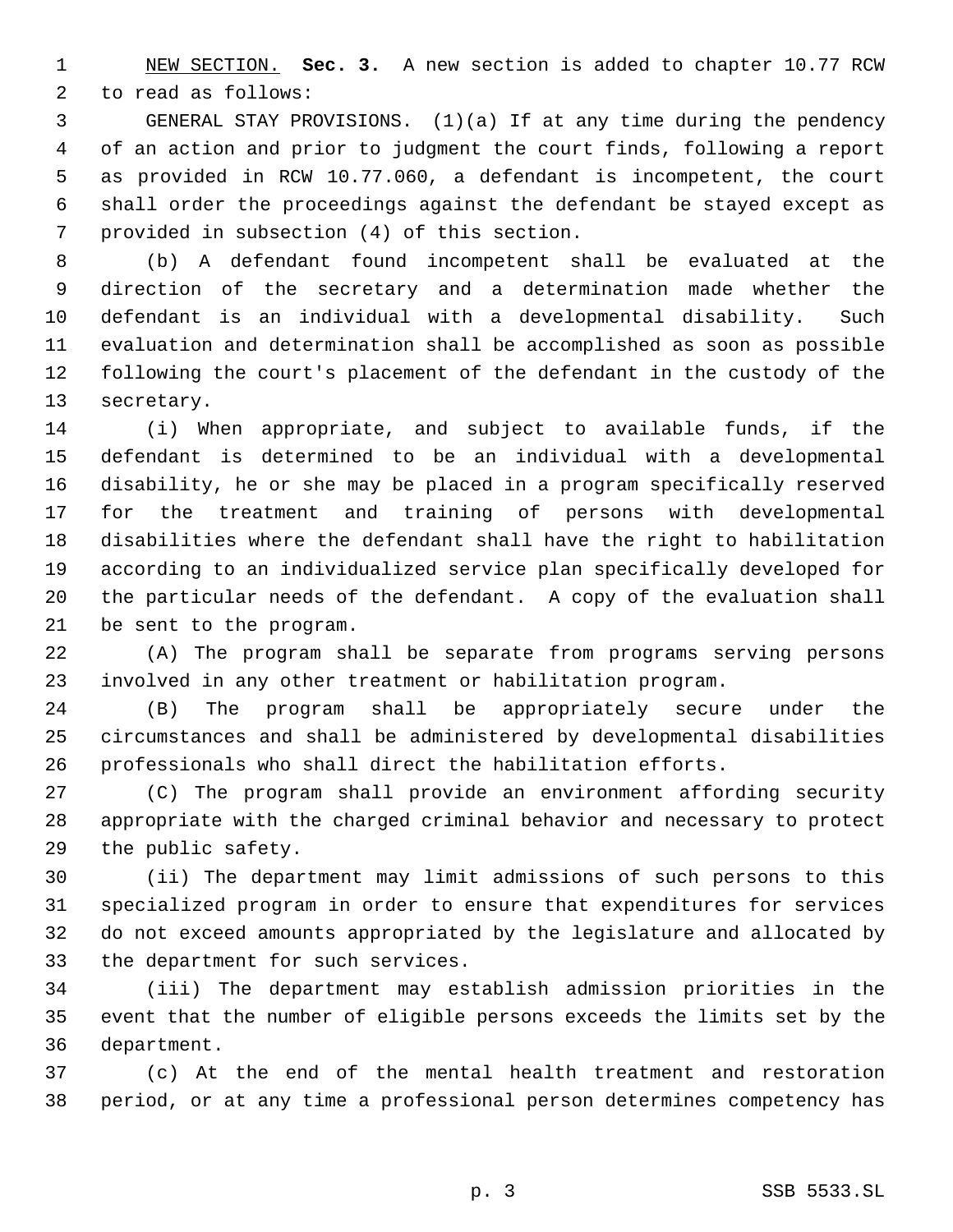been, or is unlikely to be, restored, the defendant shall be returned to court for a hearing. If, after notice and hearing, competency has been restored, the stay entered under (a) of this subsection shall be lifted. If competency has not been restored, the proceedings shall be dismissed. If the court concludes that competency has not been restored, but that further treatment within the time limits established by section 4 or 5 of this act is likely to restore competency, the court may order that treatment for purposes of competency restoration be continued. Such treatment may not extend beyond the combination of time provided for in section 4 or 5 of this act.

 (d) If at any time during the proceeding the court finds, following notice and hearing, a defendant is not likely to regain competency, the proceedings shall be dismissed and the defendant shall be evaluated for civil commitment proceedings.

 (2) If the defendant is referred to the designated mental health professional for consideration of initial detention proceedings under chapter 71.05 RCW pursuant to this chapter, the designated mental health professional shall provide prompt written notification of the results of the determination whether to commence initial detention proceedings under chapter 71.05 RCW and whether the person was detained. The notification shall be provided to the court in which the criminal action was pending, the prosecutor, the defense attorney in the criminal action, and the facility that evaluated the defendant for competency.

 (3) The fact that the defendant is unfit to proceed does not preclude any pretrial proceedings which do not require the personal participation of the defendant.

 (4) A defendant receiving medication for either physical or mental problems shall not be prohibited from standing trial, if the medication either enables the defendant to understand the proceedings against him or her and to assist in his or her own defense, or does not disable him or her from so understanding and assisting in his or her own defense.

 (5) At or before the conclusion of any commitment period provided for by this section, the facility providing evaluation and treatment shall provide to the court a written report of examination which meets the requirements of RCW 10.77.060(3).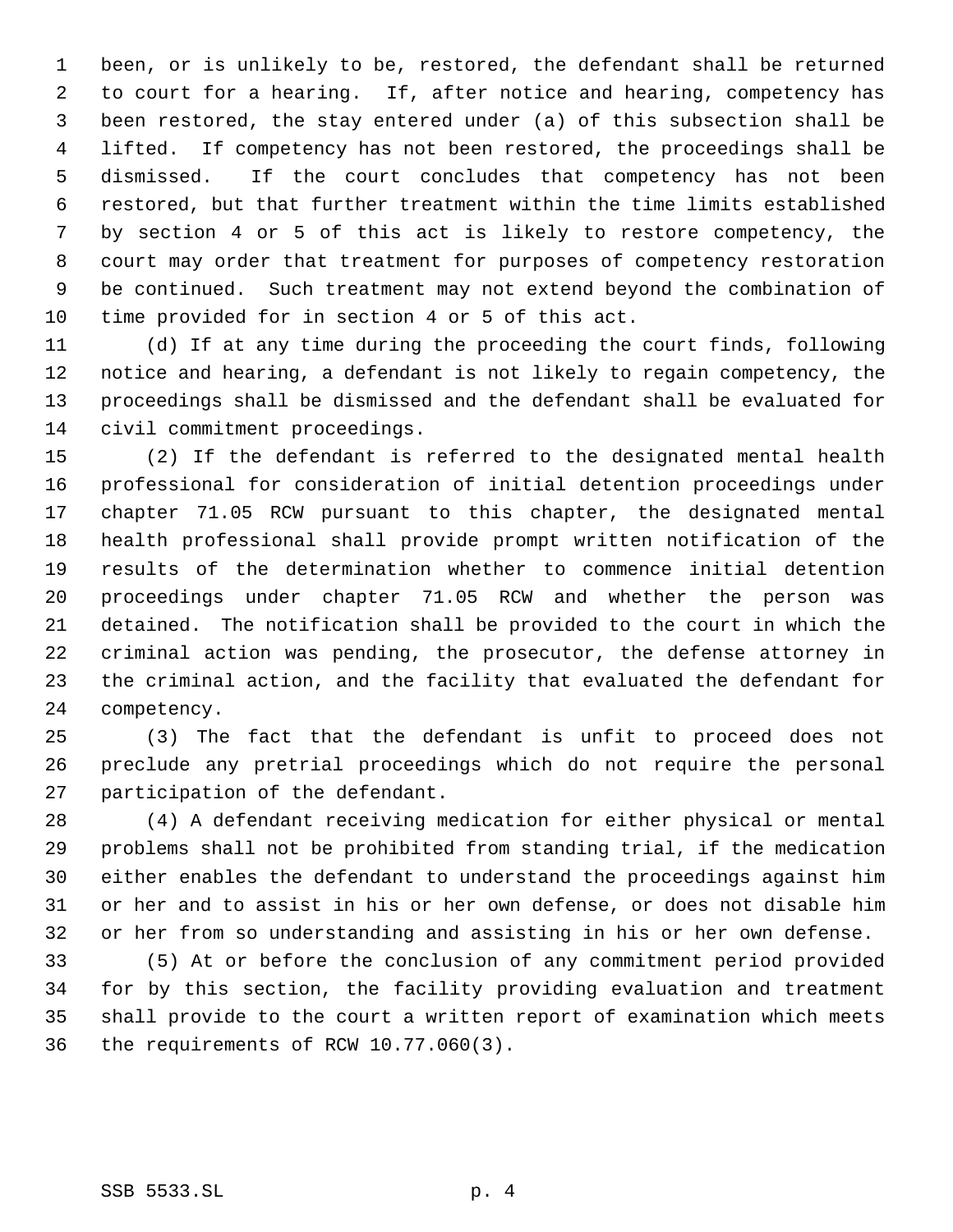NEW SECTION. **Sec. 4.** A new section is added to chapter 10.77 RCW to read as follows:

 FELONY PROCEDURE. (1) If the defendant is charged with a felony and determined to be incompetent, until he or she has regained the competency necessary to understand the proceedings against him or her and assist in his or her own defense, or has been determined unlikely to regain competency pursuant to section 3(1)(c) of this act, but in any event for a period of no longer than ninety days, the court:

 (a) Shall commit the defendant to the custody of the secretary who shall place such defendant in an appropriate facility of the department for evaluation and treatment; or

 (b) May alternatively order the defendant to undergo evaluation and treatment at some other facility as determined by the department, or under the guidance and control of a professional person.

 (2) On or before expiration of the initial ninety-day period of commitment under subsection (1) of this section the court shall conduct a hearing, at which it shall determine whether or not the defendant is incompetent.

 (3) If the court finds by a preponderance of the evidence that a defendant charged with a felony is incompetent, the court shall have the option of extending the order of commitment or alternative treatment for an additional ninety-day period, but the court must at the time of extension set a date for a prompt hearing to determine the defendant's competency before the expiration of the second ninety-day period. The defendant, the defendant's attorney, or the prosecutor has the right to demand that the hearing be before a jury. No extension shall be ordered for a second ninety-day period, nor for any subsequent period as provided in subsection (4) of this section, if the defendant's incompetence has been determined by the secretary to be solely the result of a developmental disability which is such that competence is not reasonably likely to be regained during an extension.

 (4) For persons charged with a felony, at the hearing upon the expiration of the second ninety-day period or at the end of the first ninety-day period, in the case of a defendant with a developmental disability, if the jury or court finds that the defendant is incompetent, the charges shall be dismissed without prejudice, and either civil commitment proceedings shall be instituted or the court shall order the release of the defendant. The criminal charges shall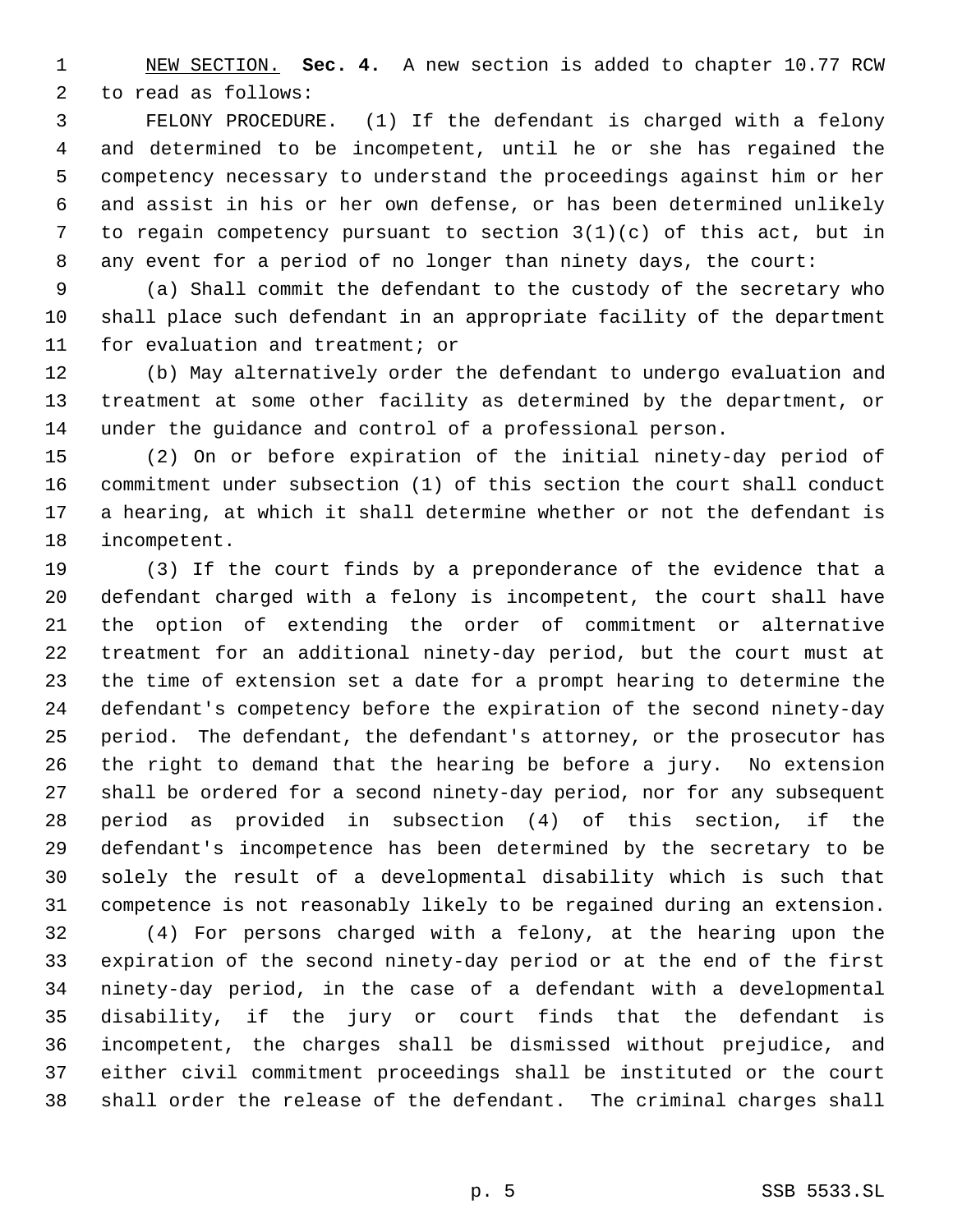not be dismissed if the court or jury finds that: (a) The defendant (i) is a substantial danger to other persons; or (ii) presents a substantial likelihood of committing criminal acts jeopardizing public safety or security; and (b) there is a substantial probability that the defendant will regain competency within a reasonable period of time. In the event that the court or jury makes such a finding, the court may extend the period of commitment for up to an additional six months.

 NEW SECTION. **Sec. 5.** A new section is added to chapter 10.77 RCW to read as follows:

 MISDEMEANOR PROCEDURE. (1)(a) If the defendant is charged with a nonfelony crime which is a serious offense as identified in RCW 10.77.092 and found by the court to be not competent, then the court shall order the secretary to place the defendant:

 (i) At a secure mental health facility in the custody of the department or an agency designated by the department for mental health treatment and restoration of competency. The placement shall not exceed fourteen days in addition to any unused time of the evaluation under RCW 10.77.060. The court shall compute this total period and include its computation in the order. The fourteen-day period plus any unused time of the evaluation under RCW 10.77.060 shall be considered to include only the time the defendant is actually at the facility and shall be in addition to reasonable time for transport to or from the facility;

 (ii) On conditional release for up to ninety days for mental health treatment and restoration of competency; or

(iii) Any combination of this subsection.

 (b)(i) If the proceedings are dismissed under section 3 of this act and the defendant was on conditional release at the time of dismissal, the court shall order the designated mental health professional within that county to evaluate the defendant pursuant to chapter 71.05 RCW. The evaluation may be conducted in any location chosen by the professional.

 (ii) If the defendant was in custody and not on conditional release at the time of dismissal, the defendant shall be detained and sent to an evaluation and treatment facility for up to seventy-two hours, excluding Saturdays, Sundays, and holidays, for evaluation for purposes of filing a petition under chapter 71.05 RCW. The seventy-two-hour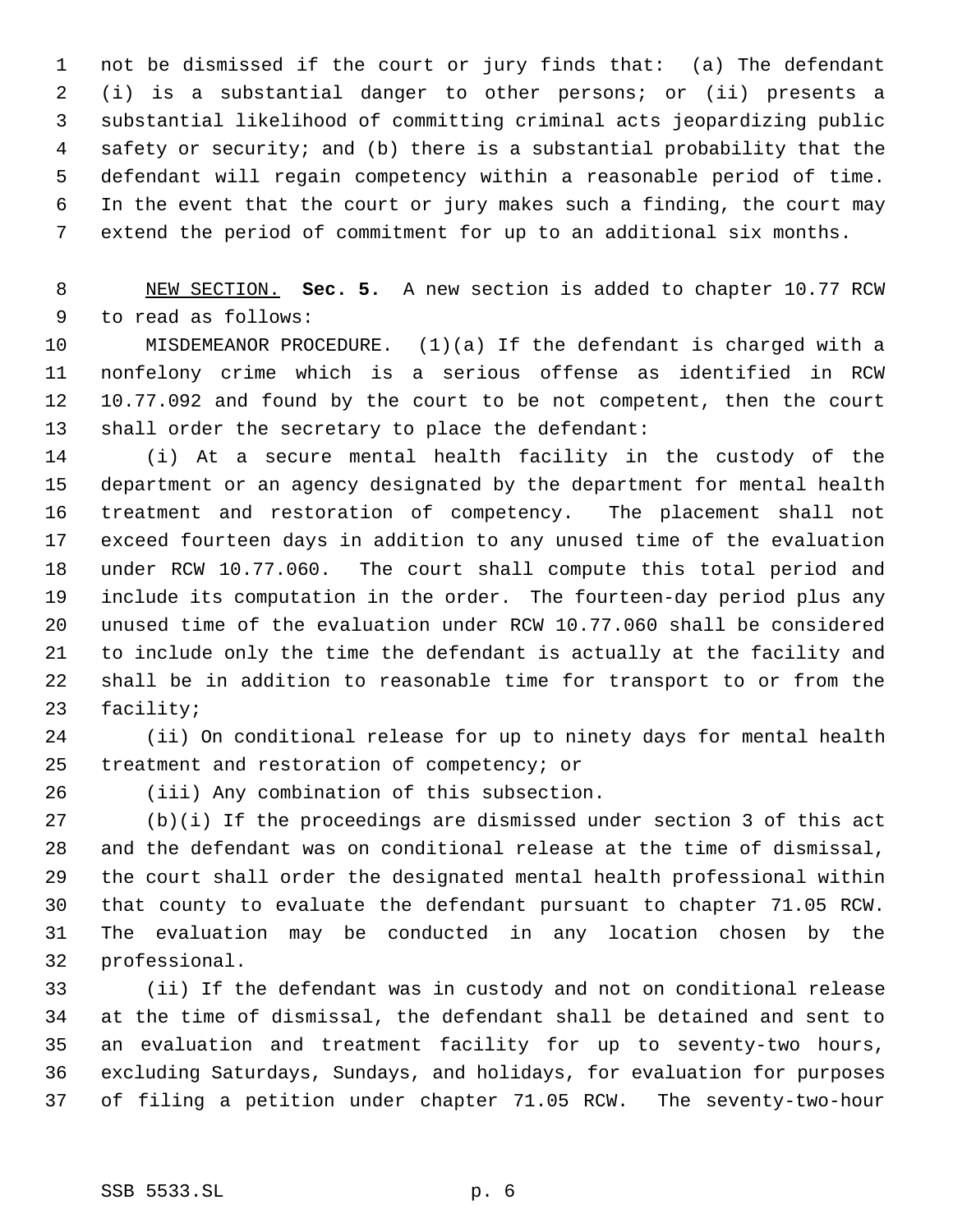period shall commence upon the next nonholiday weekday following the court order and shall run to the end of the last nonholiday weekday within the seventy-two-hour period.

 (2) If the defendant is charged with a nonfelony crime that is not a serious offense as defined in RCW 10.77.092:

 The court may stay or dismiss proceedings and detain the defendant for sufficient time to allow the designated mental health professional to evaluate the defendant and consider initial detention proceedings under chapter 71.05 RCW. The court must give notice to all parties at least twenty-four hours before the dismissal of any proceeding under this subsection, and provide an opportunity for a hearing on whether to dismiss the proceedings.

 **Sec. 6.** RCW 71.05.020 and 2005 c 504 s 104 are each amended to read as follows:

 The definitions in this section apply throughout this chapter unless the context clearly requires otherwise.

 (1) "Admission" or "admit" means a decision by a physician that a person should be examined or treated as a patient in a hospital;

 (2) "Antipsychotic medications" means that class of drugs primarily used to treat serious manifestations of mental illness associated with thought disorders, which includes, but is not limited to atypical 22 antipsychotic medications;

 (3) "Attending staff" means any person on the staff of a public or private agency having responsibility for the care and treatment of a patient;

 (4) "Commitment" means the determination by a court that a person should be detained for a period of either evaluation or treatment, or both, in an inpatient or a less restrictive setting;

 (5) "Conditional release" means a revocable modification of a commitment, which may be revoked upon violation of any of its terms;

 (6) "Crisis stabilization unit" means a short-term facility or a portion of a facility licensed by the department of health and certified by the department of social and health services under RCW 71.24.035, such as an evaluation and treatment facility or a hospital, which has been designed to assess, diagnose, and treat individuals experiencing an acute crisis without the use of long-term hospitalization;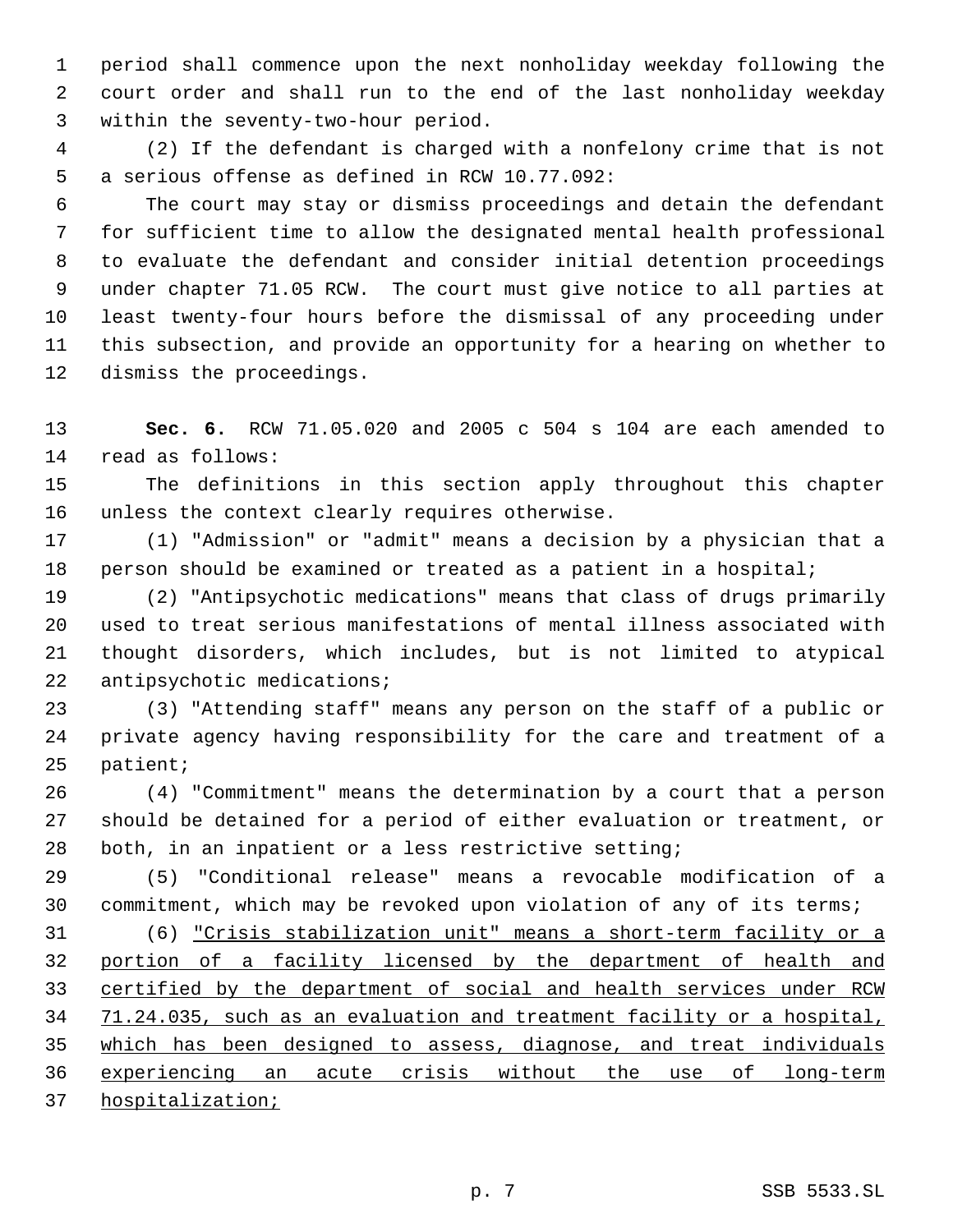(7) "Custody" means involuntary detention under the provisions of this chapter or chapter 10.77 RCW, uninterrupted by any period of unconditional release from commitment from a facility providing involuntary care and treatment;

5  $((+7))$   $(8)$  "Department" means the department of social and health services;

7 (((8)) (9) "Designated chemical dependency specialist" means a person designated by the county alcoholism and other drug addiction program coordinator designated under RCW 70.96A.310 to perform the commitment duties described in chapters 70.96A and 70.96B RCW;

11  $((+9))$  (10) "Designated crisis responder" means a mental health professional appointed by the county or the regional support network to 13 perform the duties specified in this chapter;

14 (( $(10)$ ) (11) "Designated mental health professional" means a mental health professional designated by the county or other authority 16 authorized in rule to perform the duties specified in this chapter;

17 (( $(11)$ )) (12) "Detention" or "detain" means the lawful confinement 18 of a person, under the provisions of this chapter;

19 (((12))) (13) "Developmental disabilities professional" means a person who has specialized training and three years of experience in directly treating or working with persons with developmental disabilities and is a psychiatrist, psychologist, or social worker, and such other developmental disabilities professionals as may be defined 24 by rules adopted by the secretary;

25  $((+13))$   $(14)$  "Developmental disability" means that condition defined in RCW 71A.10.020(3);

27  $((+14))$   $(15)$  "Discharge" means the termination of hospital medical authority. The commitment may remain in place, be terminated, or be amended by court order;

 $((+15))$   $(16)$  "Evaluation and treatment facility" means any facility which can provide directly, or by direct arrangement with other public or private agencies, emergency evaluation and treatment, outpatient care, and timely and appropriate inpatient care to persons suffering from a mental disorder, and which is certified as such by the department. A physically separate and separately operated portion of a state hospital may be designated as an evaluation and treatment facility. A facility which is part of, or operated by, the department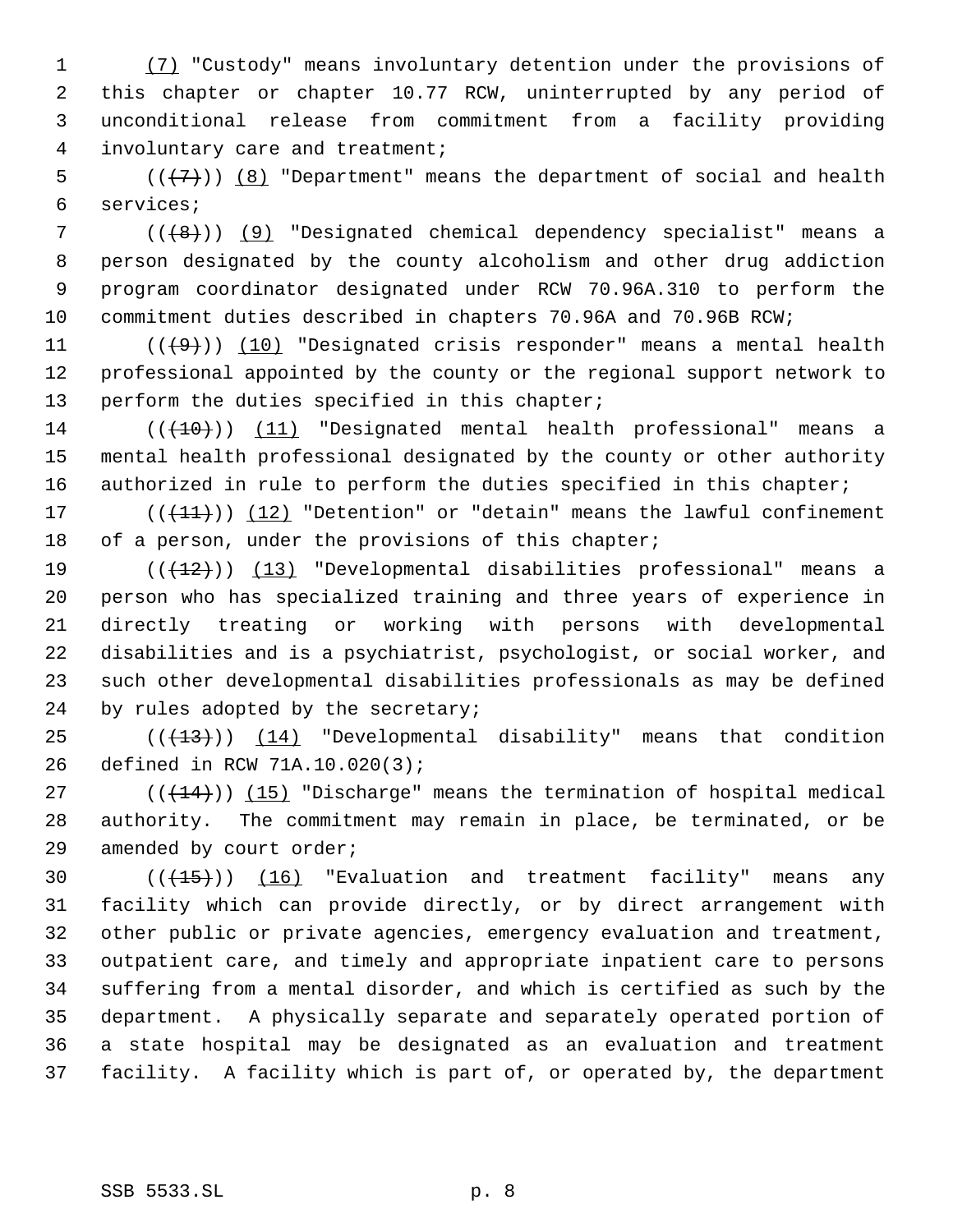or any federal agency will not require certification. No correctional institution or facility, or jail, shall be an evaluation and treatment facility within the meaning of this chapter;

 (((16))) (17) "Gravely disabled" means a condition in which a person, as a result of a mental disorder: (a) Is in danger of serious physical harm resulting from a failure to provide for his or her essential human needs of health or safety; or (b) manifests severe deterioration in routine functioning evidenced by repeated and escalating loss of cognitive or volitional control over his or her actions and is not receiving such care as is essential for his or her health or safety;

 $((+17))$  (18) "Habilitative services" means those services provided by program personnel to assist persons in acquiring and maintaining life skills and in raising their levels of physical, mental, social, and vocational functioning. Habilitative services include education, training for employment, and therapy. The habilitative process shall be undertaken with recognition of the risk to the public safety presented by the person being assisted as manifested by prior charged criminal conduct;

 $((+18))$   $(19)$  "History of one or more violent acts" refers to the period of time ten years prior to the filing of a petition under this chapter, excluding any time spent, but not any violent acts committed, in a mental health facility or in confinement as a result of a criminal conviction;

25 (( $(19)$ )) (20) "Imminent" means the state or condition of being likely to occur at any moment or near at hand, rather than distant or 27 remote<sub>i</sub>

 (21) "Individualized service plan" means a plan prepared by a developmental disabilities professional with other professionals as a team, for a person with developmental disabilities, which shall state:

 (a) The nature of the person's specific problems, prior charged criminal behavior, and habilitation needs;

 (b) The conditions and strategies necessary to achieve the purposes of habilitation;

 (c) The intermediate and long-range goals of the habilitation program, with a projected timetable for the attainment;

 (d) The rationale for using this plan of habilitation to achieve those intermediate and long-range goals;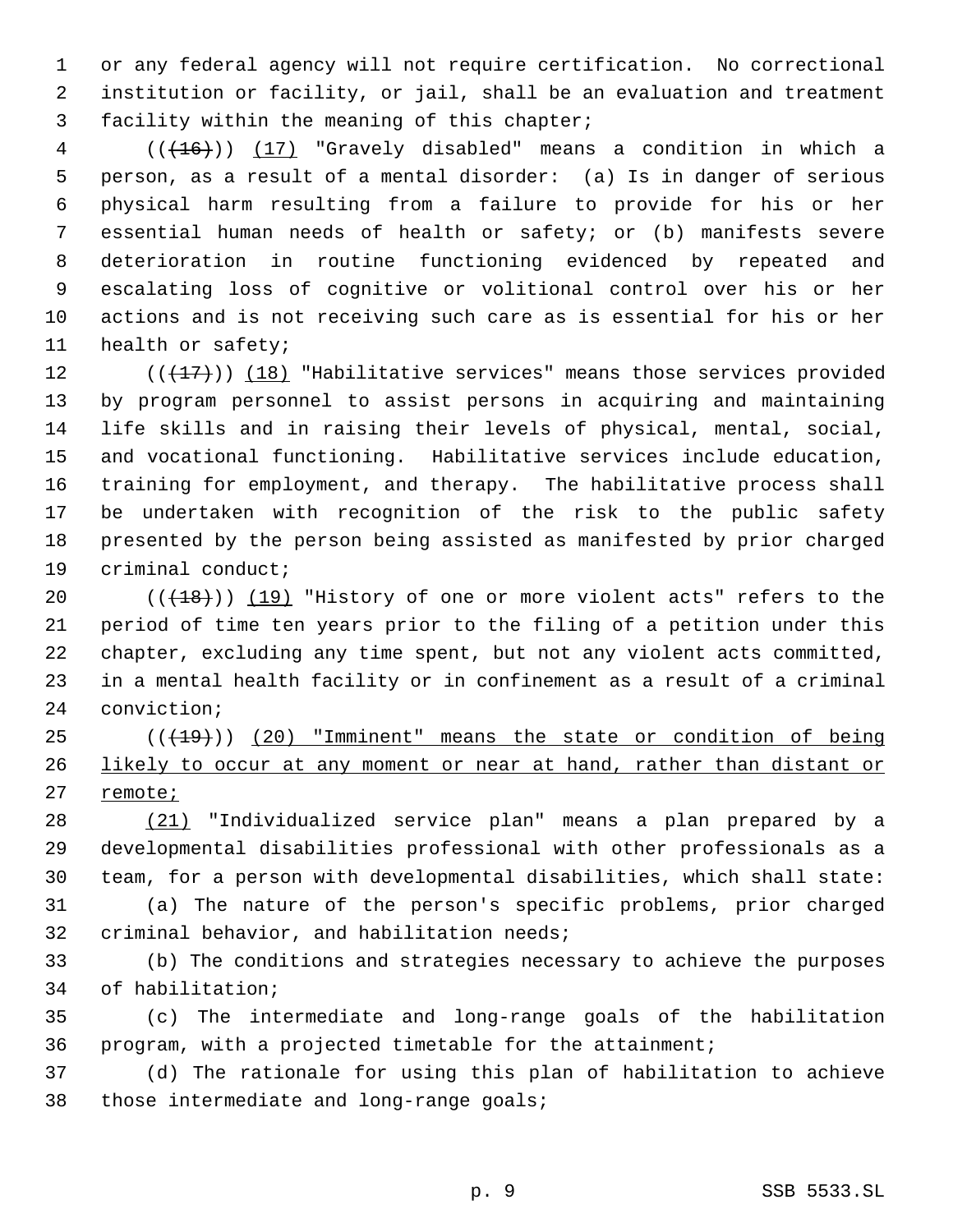(e) The staff responsible for carrying out the plan;

 (f) Where relevant in light of past criminal behavior and due consideration for public safety, the criteria for proposed movement to less-restrictive settings, criteria for proposed eventual discharge or release, and a projected possible date for discharge or release; and

 (g) The type of residence immediately anticipated for the person 7 and possible future types of residences;

8  $((+20))$   $(22)$  "Judicial commitment" means a commitment by a court pursuant to the provisions of this chapter;

10  $((+21))$  (23) "Likelihood of serious harm" means:

 (a) A substantial risk that: (i) Physical harm will be inflicted by a person upon his or her own person, as evidenced by threats or attempts to commit suicide or inflict physical harm on oneself; (ii) physical harm will be inflicted by a person upon another, as evidenced by behavior which has caused such harm or which places another person or persons in reasonable fear of sustaining such harm; or (iii) physical harm will be inflicted by a person upon the property of others, as evidenced by behavior which has caused substantial loss or damage to the property of others; or

 (b) The person has threatened the physical safety of another and 21 has a history of one or more violent acts;

22  $((+22))$   $(24)$  "Mental disorder" means any organic, mental, or emotional impairment which has substantial adverse effects on a person's cognitive or volitional functions;

 $((+23))$   $(25)$  "Mental health professional" means a psychiatrist, psychologist, psychiatric nurse, or social worker, and such other mental health professionals as may be defined by rules adopted by the secretary pursuant to the provisions of this chapter;

29 ( $(\frac{24}{24})$ ) (26) "Peace officer" means a law enforcement official of a public agency or governmental unit, and includes persons specifically given peace officer powers by any state law, local ordinance, or judicial order of appointment;

 $((+25))$   $(27)$  "Private agency" means any person, partnership, corporation, or association that is not a public agency, whether or not financed in whole or in part by public funds, which constitutes an evaluation and treatment facility or private institution, or hospital, which is conducted for, or includes a department or ward conducted for, the care and treatment of persons who are mentally ill;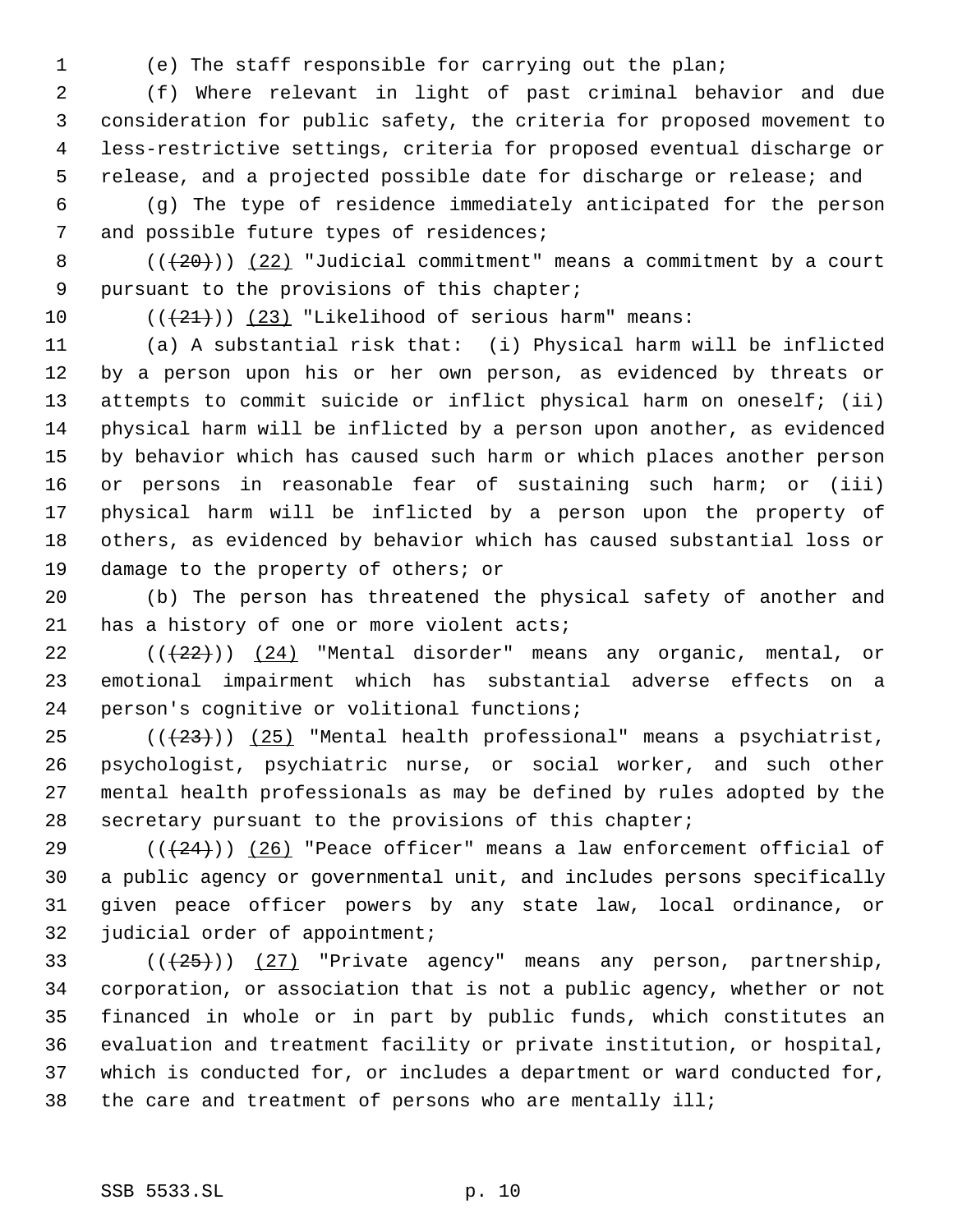1 (( $(26)$ )) (28) "Professional person" means a mental health professional and shall also mean a physician, registered nurse, and such others as may be defined by rules adopted by the secretary pursuant to the provisions of this chapter;

 $((+27))$   $(29)$  "Psychiatrist" means a person having a license as a physician and surgeon in this state who has in addition completed three years of graduate training in psychiatry in a program approved by the American medical association or the American osteopathic association and is certified or eligible to be certified by the American board of 10 psychiatry and neurology;

11  $((+28))$   $(30)$  "Psychologist" means a person who has been licensed as a psychologist pursuant to chapter 18.83 RCW;

 $((+29))$   $(31)$  "Public agency" means any evaluation and treatment facility or institution, or hospital which is conducted for, or includes a department or ward conducted for, the care and treatment of 16 persons ((who are mentally ill)) with mental illness, if the agency is operated directly by, federal, state, county, or municipal government, 18 or a combination of such governments;

 $((+30))$   $(32)$  "Registration records" include all the records of the department, regional support networks, treatment facilities, and other persons providing services to the department, county departments, or facilities which identify persons who are receiving or who at any time have received services for mental illness;

 ( $(\frac{31}{})$ )  $(33)$  "Release" means legal termination of the commitment 25 under the provisions of this chapter;

 $((+32))$   $(34)$  "Resource management services" has the meaning given in chapter 71.24 RCW;

28  $((+33))$   $(35)$  "Secretary" means the secretary of the department of social and health services, or his or her designee;

30  $((+34))$   $(36)$  "Social worker" means a person with a master's or further advanced degree from an accredited school of social work or a degree deemed equivalent under rules adopted by the secretary;

33 (((435))) (37) "Treatment records" include registration and all other records concerning persons who are receiving or who at any time have received services for mental illness, which are maintained by the department, by regional support networks and their staffs, and by treatment facilities. Treatment records do not include notes or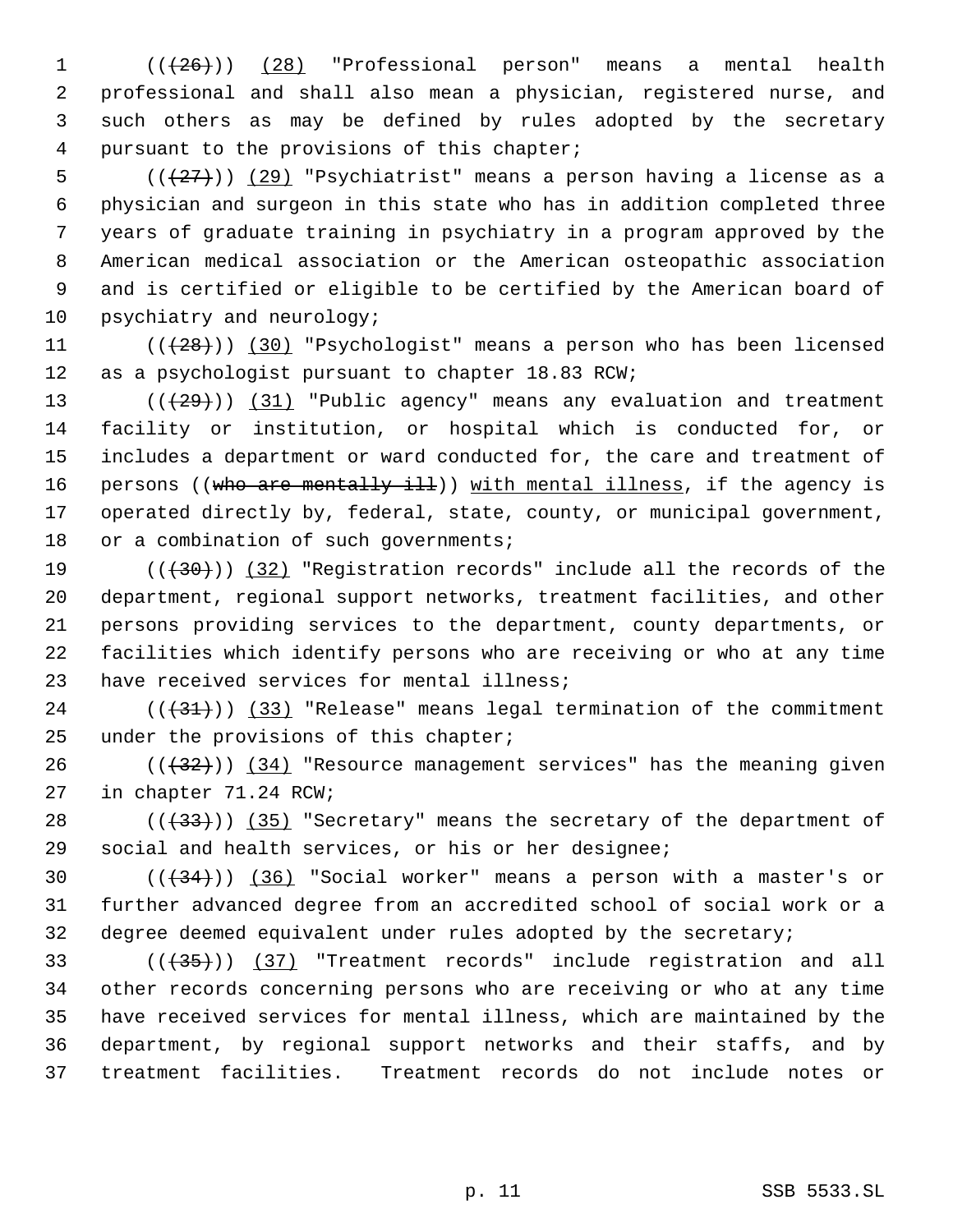records maintained for personal use by a person providing treatment services for the department, regional support networks, or a treatment facility if the notes or records are not available to others;

 (((36))) (38) "Violent act" means behavior that resulted in homicide, attempted suicide, nonfatal injuries, or substantial damage to property.

 **Sec. 7.** RCW 71.05.150 and 1998 c 297 s 8 are each amended to read as follows:

9 NONEMERGENT DETENTION.  $(1)((\{a\}))$  When a  $((\text{county}))$  designated mental health professional receives information alleging that a person, as a result of a mental disorder: (i) Presents a likelihood of serious 12 harm; or (ii) is gravely disabled; the ((county)) designated mental health professional may, after investigation and evaluation of the specific facts alleged and of the reliability and credibility of any person providing information to initiate detention, if satisfied that the allegations are true and that the person will not voluntarily seek appropriate treatment, file a petition for initial detention. Before 18 filing the petition, the ((county)) designated mental health professional must personally interview the person, unless the person refuses an interview, and determine whether the person will voluntarily receive appropriate evaluation and treatment at an evaluation and 22 treatment facility or in a crisis stabilization unit.

 (((b) Whenever it appears, by petition for initial detention, to 24 the satisfaction of a judge of the superior court that a person presents, as a result of a mental disorder, a likelihood of serious 26 harm, or is gravely disabled, and that the person has refused or failed to accept appropriate evaluation and treatment voluntarily, the judge may issue an order requiring the person to appear within twenty-four hours after service of the order at a designated evaluation and treatment facility for not more than a seventy-two hour evaluation and treatment period. The order shall state the address of the evaluation and treatment facility to which the person is to report and whether the required seventy-two hour evaluation and treatment services may be delivered on an outpatient or inpatient basis and that if the person named in the order fails to appear at the evaluation and treatment facility at or before the date and time stated in the order, such person may be involuntarily taken into custody for evaluation and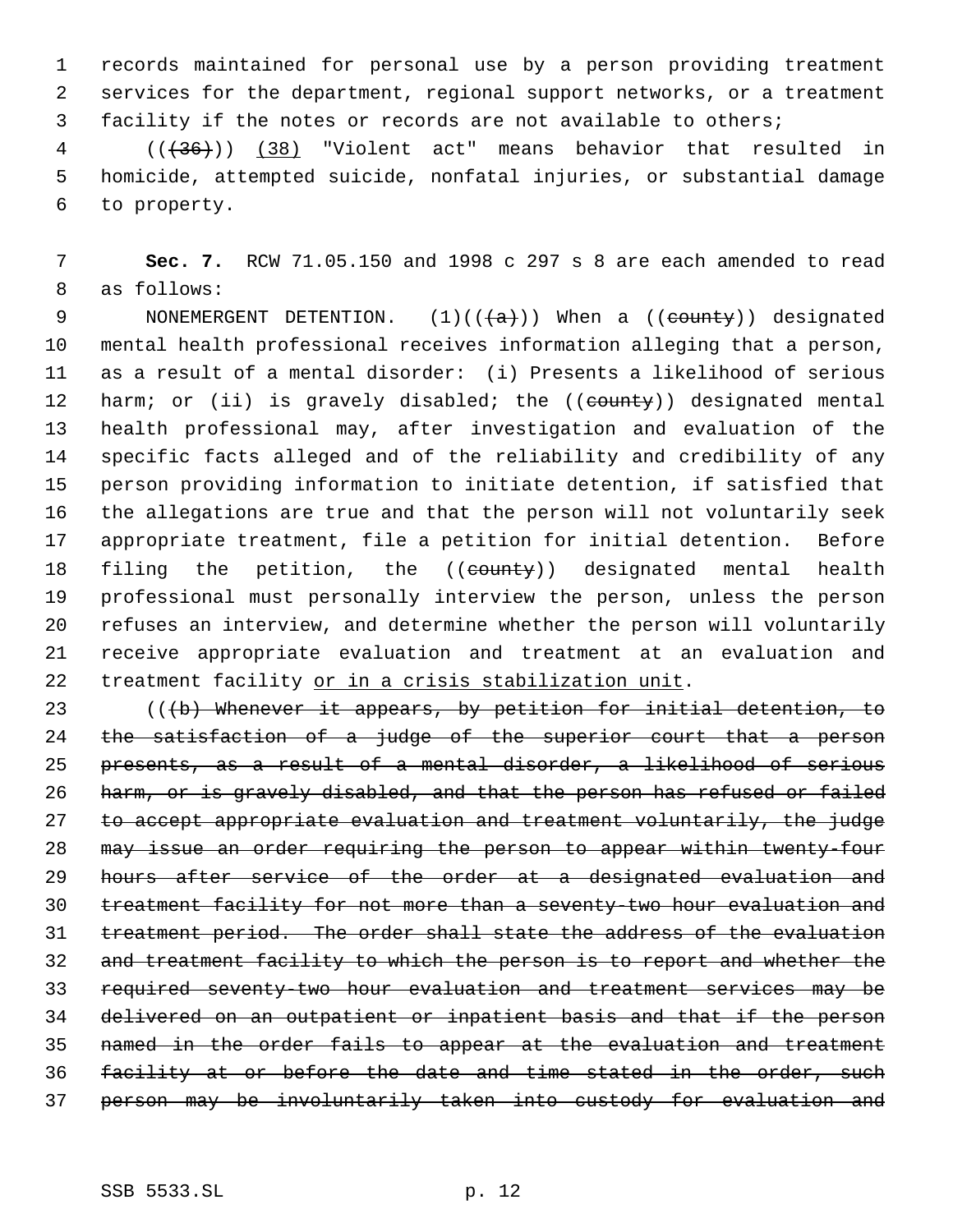1 treatment. The order shall also designate retained counsel or, if counsel is appointed from a list provided by the court, the name, business address, and telephone number of the attorney appointed to represent the person.

 $(6 + 6)$ ) (2)(a) An order to detain to a designated evaluation and treatment facility for not more than a seventy-two-hour evaluation and treatment period may be issued by a judge of the superior court upon request of a designated mental health professional, whenever it appears to the satisfaction of a judge of the superior court:

(i) That there is probable cause to support the petition; and

 (ii) That the person has refused or failed to accept appropriate evaluation and treatment voluntarily.

 (b) The petition for initial detention, signed under penalty of perjury, or sworn telephonic testimony may be considered by the court 15 in determining whether there are sufficient grounds for issuing the order.

 (c) The order shall designate retained counsel or, if counsel is 18 appointed from a list provided by the court, the name, business address, and telephone number of the attorney appointed to represent 20 the person.

21 (3) The ((county)) designated mental health professional shall then serve or cause to be served on such person, his or her guardian, and 23 conservator, if any, a copy of the order  $((\text{to appear}))$  together with a 24 notice of rights, and a petition for initial detention. After service 25 on such person the ((county)) designated mental health professional shall file the return of service in court and provide copies of all papers in the court file to the evaluation and treatment facility and 28 the designated attorney. The ((county)) designated mental health professional shall notify the court and the prosecuting attorney that a probable cause hearing will be held within seventy-two hours of the date and time of outpatient evaluation or admission to the evaluation 32 and treatment facility. The person shall be permitted (( $t$ o remain in his or her home or other place of his or her choosing prior to the time 34 of evaluation and shall be permitted) to be accompanied by one or more of his or her relatives, friends, an attorney, a personal physician, or other professional or religious advisor to the place of evaluation. An attorney accompanying the person to the place of evaluation shall be permitted to be present during the admission evaluation. Any other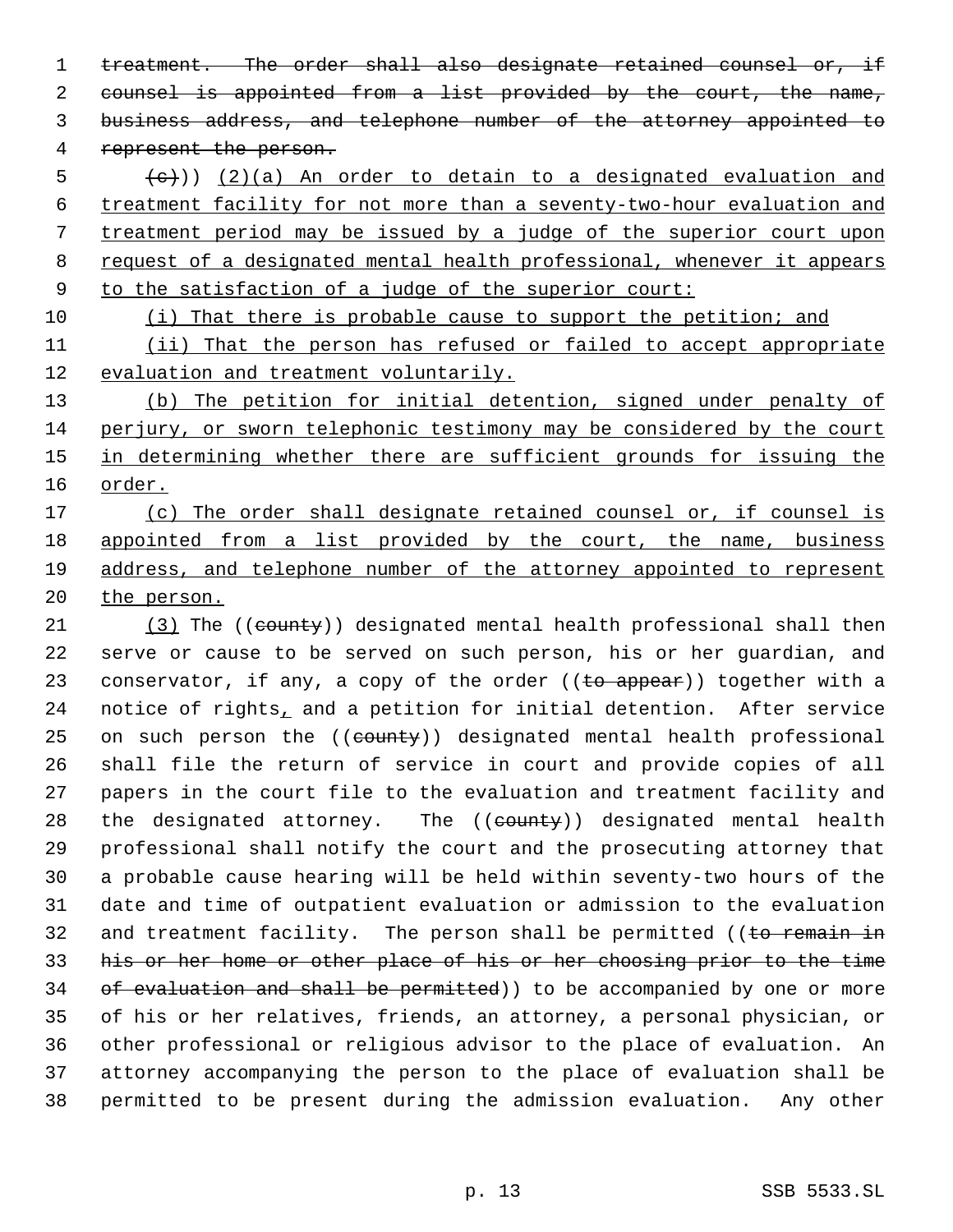individual accompanying the person may be present during the admission evaluation. The facility may exclude the individual if his or her presence would present a safety risk, delay the proceedings, or otherwise interfere with the evaluation.

5 (((d) If the person ordered to appear does appear on or before the 6 date and time specified, the evaluation and treatment facility may 7 admit such person as required by RCW 71.05.170 or may provide treatment 8 on an outpatient basis. If the person ordered to appear fails to 9 appear on or before the date and time specified, the evaluation and 10 treatment facility shall immediately notify))

11 (4) The ((county)) designated mental health professional ((who)) 12 may notify a peace officer to take such person or cause such person to 13 be taken into custody and placed in an evaluation and treatment 14 facility. ((Should the county designated mental health professional 15 notify a peace officer authorizing him or her to take a person into 16 custody under the provisions of this subsection, he or she shall file 17 with the court a copy of such authorization and a notice of 18 detention.)) At the time such person is taken into custody there shall 19 commence to be served on such person, his or her guardian, and 20 conservator, if any, a copy of the original order together with a 21 ((notice of detention, a)) notice of rights( $(\tau)$ ) and a petition for 22 initial detention.

 $( (2)$  When a county designated mental health professional receives 24 information alleging that a person, as the result of a mental disorder, presents an imminent likelihood of serious harm, or is in imminent danger because of being gravely disabled, after investigation and evaluation of the specific facts alleged and of the reliability and 28 credibility of the person or persons providing the information if any, 29 the county designated mental health professional may take such person, or cause by oral or written order such person to be taken into emergency custody in an evaluation and treatment facility for not more than seventy-two hours as described in RCW 71.05.180.

33 (3) A peace officer may take such person or cause such person to be 34 taken into custody and placed in an evaluation and treatment facility 35 pursuant to subsection  $(1)(d)$  of this section.

 $(4)$  A peace officer may, without prior notice of the proceedings 37 provided for in subsection (1) of this section, take or cause such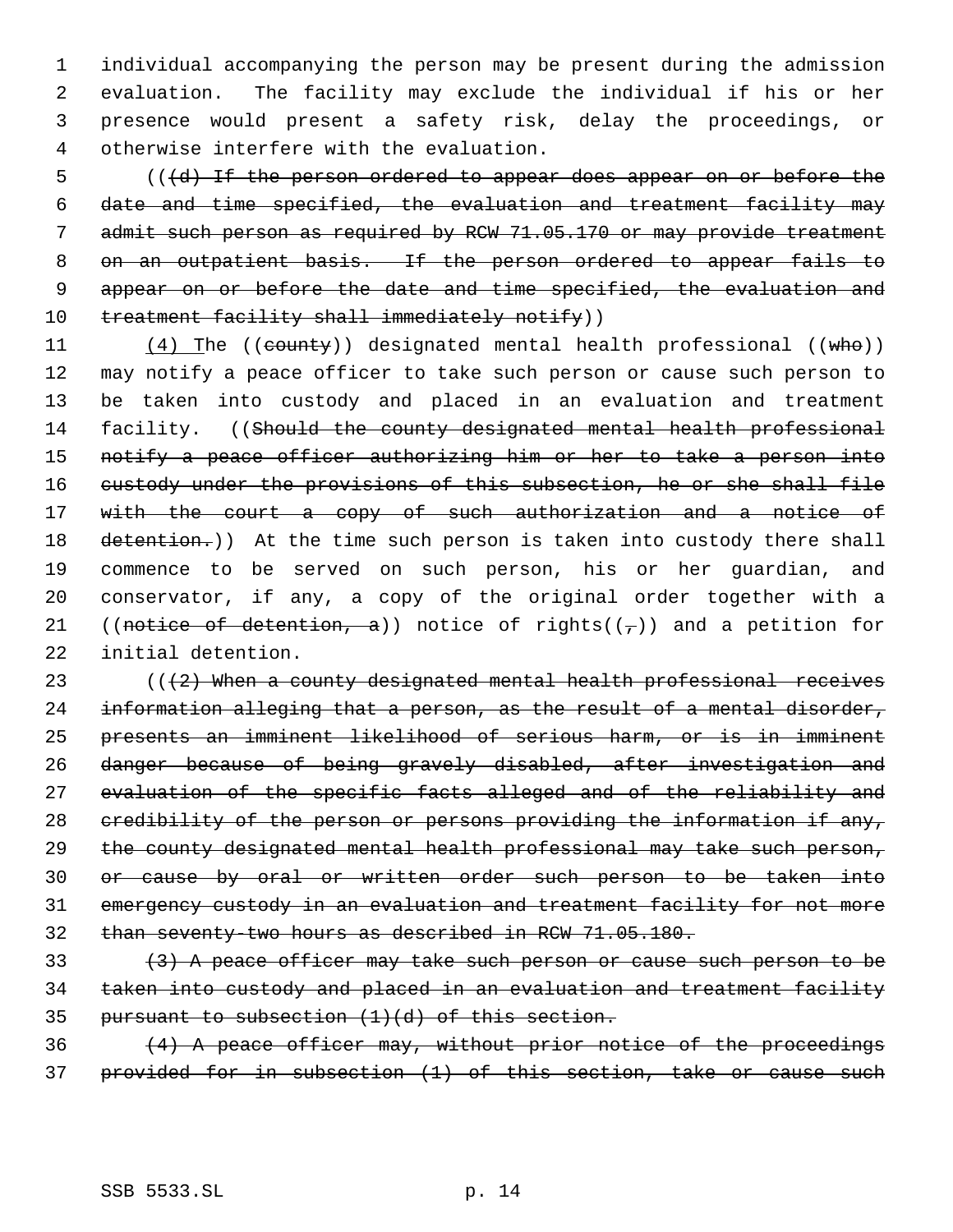person to be taken into custody and immediately delivered to an evaluation and treatment facility or the emergency department of a local hospital:

 (a) Only pursuant to subsections (1)(d) and (2) of this section; or (b) When he or she has reasonable cause to believe that such person is suffering from a mental disorder and presents an imminent likelihood of serious harm or is in imminent danger because of being gravely 8 disabled.

 (5) Persons delivered to evaluation and treatment facilities by 10 peace officers pursuant to subsection  $(4)(b)$  of this section may be 11 held by the facility for a period of up to twelve hours: PROVIDED, 12 That they are examined by a mental health professional within three 13 hours of their arrival. Within twelve hours of their arrival, the county designated mental health professional must file a supplemental 15 petition for detention, and commence service on the designated attorney 16 for the detained person.))

 NEW SECTION. **Sec. 8.** A new section is added to chapter 71.05 RCW to read as follows:

 EMERGENT DETENTION. (1) When a designated mental health professional receives information alleging that a person, as the result of a mental disorder, presents an imminent likelihood of serious harm, or is in imminent danger because of being gravely disabled, after investigation and evaluation of the specific facts alleged and of the reliability and credibility of the person or persons providing the information if any, the designated mental health professional may take such person, or cause by oral or written order such person to be taken into emergency custody in an evaluation and treatment facility for not more than seventy-two hours as described in RCW 71.05.180.

 (2) A peace officer may take or cause such person to be taken into custody and immediately delivered to a crisis stabilization unit, an evaluation and treatment facility, or the emergency department of a local hospital under the following circumstances:

(a) Pursuant to subsection (1) of this section; or

 (b) When he or she has reasonable cause to believe that such person is suffering from a mental disorder and presents an imminent likelihood of serious harm or is in imminent danger because of being gravely disabled.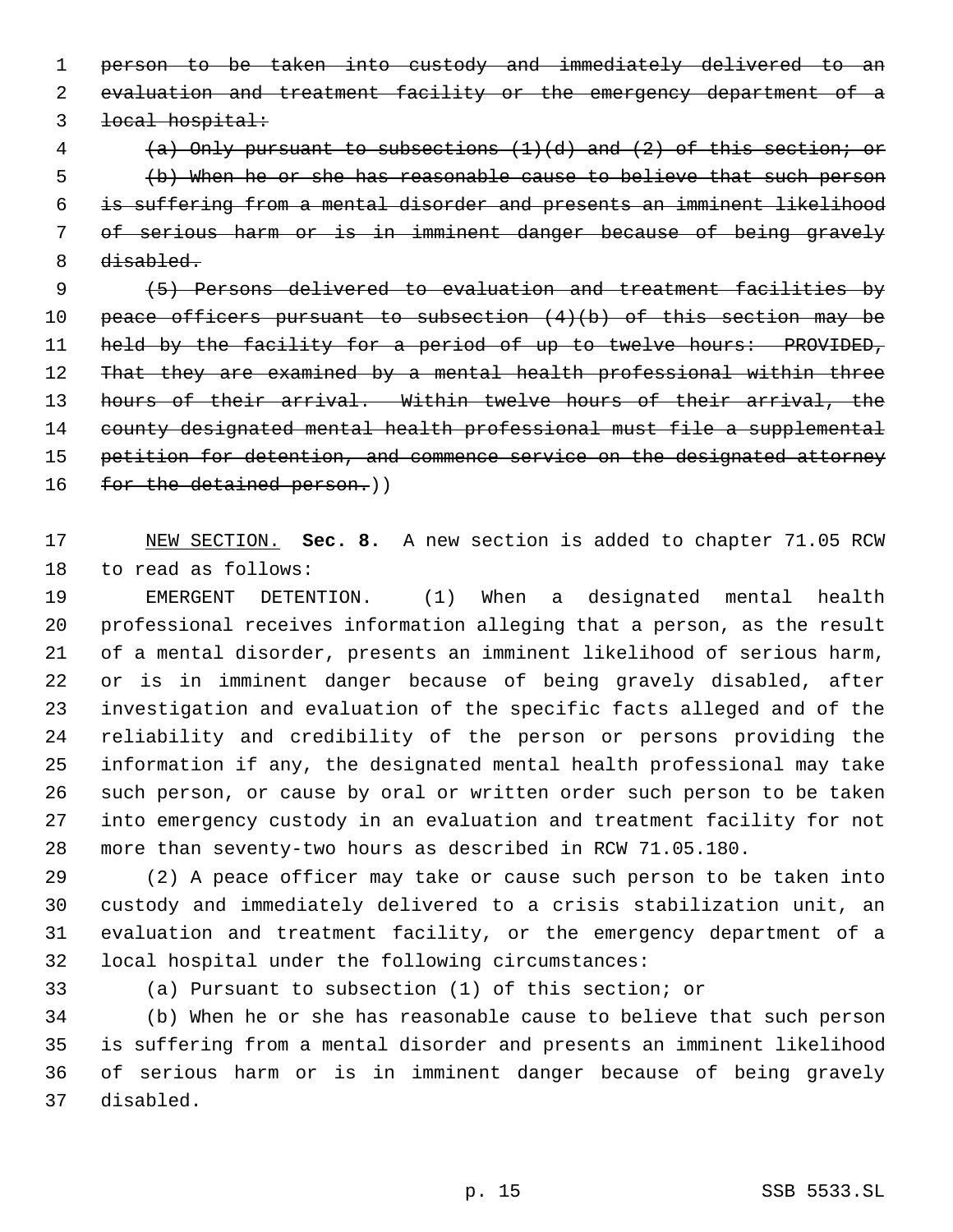(3) Persons delivered to a crisis stabilization unit, evaluation and treatment facility, or the emergency department of a local hospital by peace officers pursuant to subsection (2) of this section may be held by the facility for a period of up to twelve hours: PROVIDED, That they are examined by a mental health professional within three hours of their arrival. Within twelve hours of their arrival, the designated mental health professional must determine whether the individual meets detention criteria. If the individual is detained, the designated mental health professional shall file a petition for detention or a supplemental petition as appropriate and commence service on the designated attorney for the detained person.

 **Sec. 9.** RCW 71.05.157 and 2005 c 504 s 507 are each amended to read as follows:

 (1) When a designated mental health professional is notified by a jail that a defendant or offender who was subject to a discharge review under RCW 71.05.232 is to be released to the community, the designated mental health professional shall evaluate the person within seventy-two hours of release.

 (2) When an offender is under court-ordered treatment in the community and the supervision of the department of corrections, and the treatment provider becomes aware that the person is in violation of the terms of the court order, the treatment provider shall notify the designated mental health professional and the department of corrections of the violation and request an evaluation for purposes of revocation of the less restrictive alternative.

 (3) When a designated mental health professional becomes aware that an offender who is under court-ordered treatment in the community and the supervision of the department of corrections is in violation of a treatment order or a condition of supervision that relates to public safety, or the designated mental health professional detains a person under this chapter, the designated mental health professional shall notify the person's treatment provider and the department of corrections.

 (4) When an offender who is confined in a state correctional facility or is under supervision of the department of corrections in the community is subject to a petition for involuntary treatment under this chapter, the petitioner shall notify the department of corrections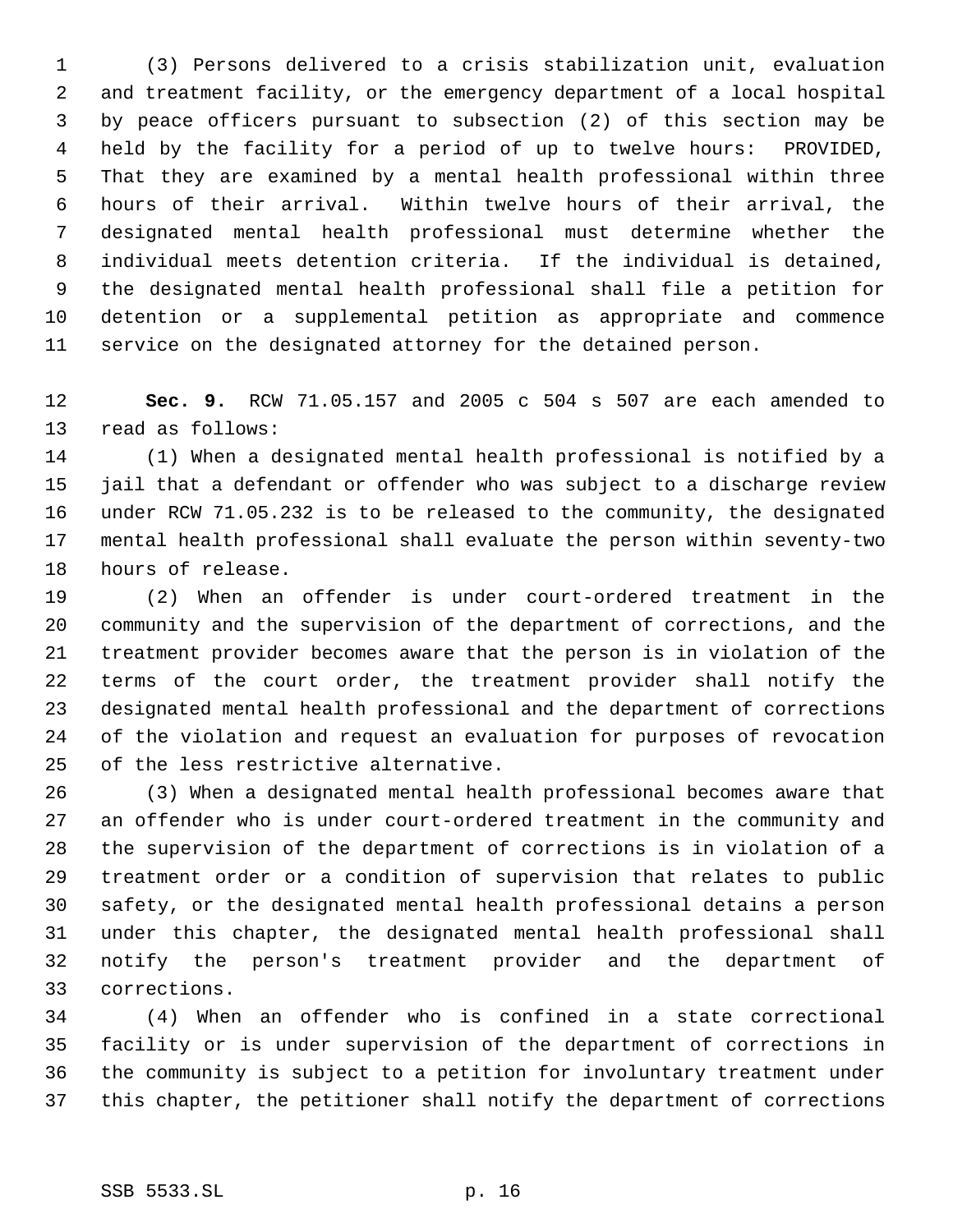and the department of corrections shall provide documentation of its risk assessment or other concerns to the petitioner and the court if the department of corrections classified the offender as a high risk or high needs offender.

 (5) Nothing in this section creates a duty on any treatment provider or designated mental health professional to provide offender supervision.

 (6) No jail or state correctional facility may be considered a less 9 restrictive alternative to an evaluation and treatment facility.

 **Sec. 10.** RCW 49.19.010 and 2000 c 94 s 18 are each amended to read as follows:

For purposes of this chapter:

(1) "Health care setting" means:

(a) Hospitals as defined in RCW 70.41.020;

 (b) Home health, hospice, and home care agencies under chapter 70.127 RCW, subject to RCW 49.19.070;

 (c) Evaluation and treatment facilities as defined in RCW 18 71.05.020( $(\frac{12}{12})$ ); and

 (d) Community mental health programs as defined in RCW 71.24.025(5).

(2) "Department" means the department of labor and industries.

(3) "Employee" means an employee as defined in RCW 49.17.020.

 (4) "Violence" or "violent act" means any physical assault or verbal threat of physical assault against an employee of a health care setting.

 **Sec. 11.** RCW 71.34.600 and 2005 c 371 s 4 are each amended to read as follows:

 (1) A parent may bring, or authorize the bringing of, his or her minor child to an evaluation and treatment facility or an inpatient facility licensed under chapter 70.41, 71.12, or 72.23 RCW and request 31 that the professional person (( $a\ddot{s}$  defined in RCW 71.05.020(24))) examine the minor to determine whether the minor has a mental disorder and is in need of inpatient treatment.

 (2) The consent of the minor is not required for admission, evaluation, and treatment if the parent brings the minor to the facility.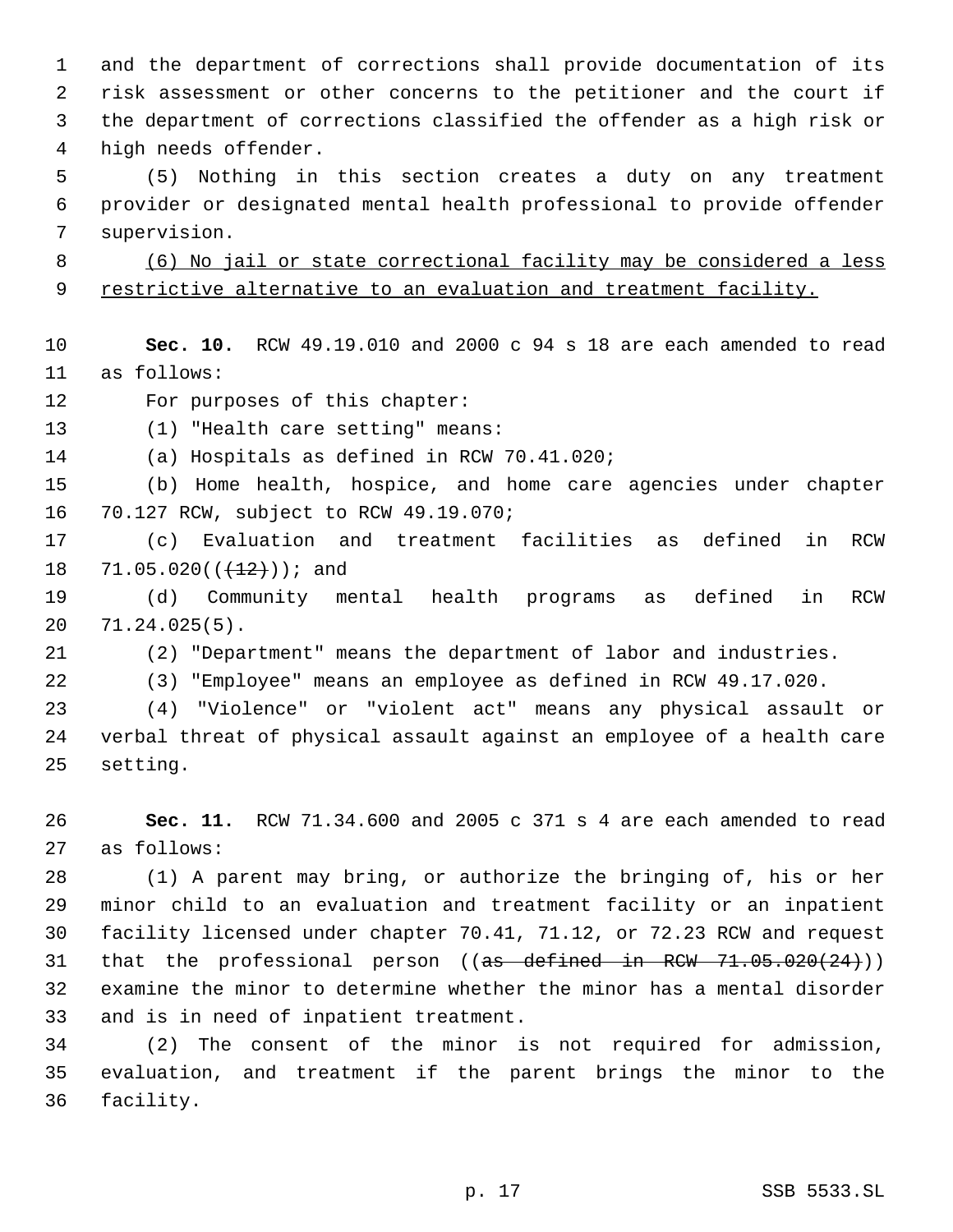(3) An appropriately trained professional person may evaluate whether the minor has a mental disorder. The evaluation shall be completed within twenty-four hours of the time the minor was brought to the facility, unless the professional person determines that the condition of the minor necessitates additional time for evaluation. In no event shall a minor be held longer than seventy-two hours for evaluation. If, in the judgment of the professional person, it is determined it is a medical necessity for the minor to receive inpatient treatment, the minor may be held for treatment. The facility shall limit treatment to that which the professional person determines is medically necessary to stabilize the minor's condition until the evaluation has been completed. Within twenty-four hours of completion of the evaluation, the professional person shall notify the department if the child is held for treatment and of the date of admission.

 (4) No provider is obligated to provide treatment to a minor under the provisions of this section except that no provider may refuse to treat a minor under the provisions of this section solely on the basis that the minor has not consented to the treatment. No provider may admit a minor to treatment under this section unless it is medically necessary.

 (5) No minor receiving inpatient treatment under this section may be discharged from the facility based solely on his or her request.

 (6) Prior to the review conducted under RCW 71.34.610, the professional person shall notify the minor of his or her right to petition superior court for release from the facility.

 (7) For the purposes of this section "professional person" means "professional person" as defined in RCW 71.05.020.

 **Sec. 12.** RCW 71.24.035 and 2006 c 333 s 201 are each amended to read as follows:

 (1) The department is designated as the state mental health authority.

 (2) The secretary shall provide for public, client, and licensed service provider participation in developing the state mental health program, developing contracts with regional support networks, and any waiver request to the federal government under medicaid.

(3) The secretary shall provide for participation in developing the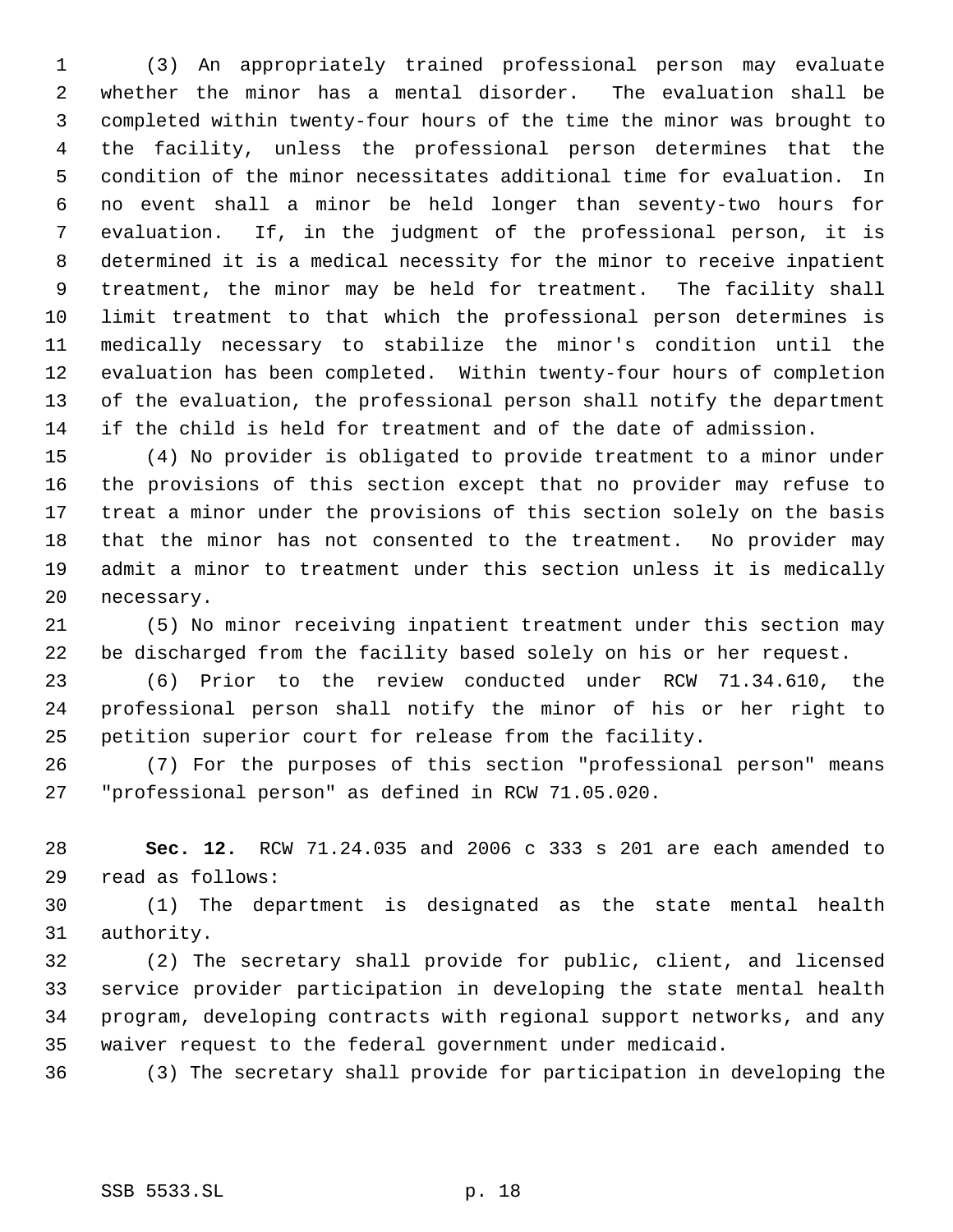state mental health program for children and other underserved populations, by including representatives on any committee established to provide oversight to the state mental health program.

 (4) The secretary shall be designated as the regional support network if the regional support network fails to meet state minimum standards or refuses to exercise responsibilities under RCW 71.24.045. (5) The secretary shall:

 (a) Develop a biennial state mental health program that incorporates regional biennial needs assessments and regional mental 10 health service plans and state services for ((mentally ill)) adults and 11 children with mental illness. The secretary shall also develop a six-year state mental health plan;

 (b) Assure that any regional or county community mental health program provides access to treatment for the region's residents in the 15 following order of priority: (i) ((The acutely mentally ill)) Persons 16 with acute mental illness; (ii) ((chronically mentally ill)) adults 17 with chronic mental illness and children who are severely emotionally 18 disturbed ((children)); and (iii) ((the)) persons who are seriously disturbed. Such programs shall provide:

(A) Outpatient services;

(B) Emergency care services for twenty-four hours per day;

22 (C) Day treatment for ((mentally ill)) persons with mental illness which includes training in basic living and social skills, supported work, vocational rehabilitation, and day activities. Such services may include therapeutic treatment. In the case of a child, day treatment includes age-appropriate basic living and social skills, educational 27 and prevocational services, day activities, and therapeutic treatment;

 (D) Screening for patients being considered for admission to state mental health facilities to determine the appropriateness of admission;

 (E) Employment services, which may include supported employment, transitional work, placement in competitive employment, and other work-32 related services, that result in ((mentally ill)) persons with mental illness becoming engaged in meaningful and gainful full or part-time work. Other sources of funding such as the division of vocational rehabilitation may be utilized by the secretary to maximize federal funding and provide for integration of services;

(F) Consultation and education services; and

(G) Community support services;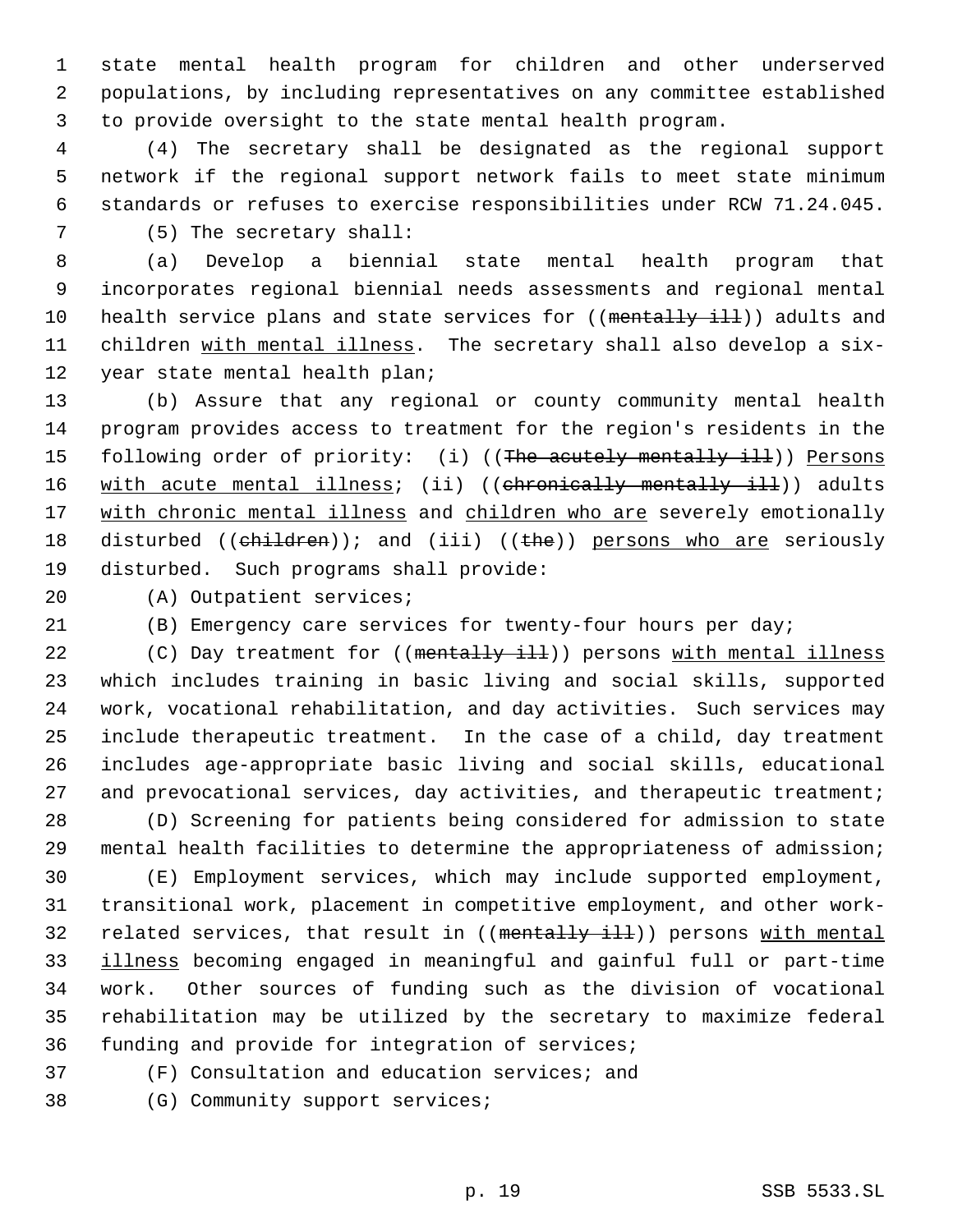(c) Develop and adopt rules establishing state minimum standards for the delivery of mental health services pursuant to RCW 71.24.037 including, but not limited to:

 (i) Licensed service providers. These rules shall permit a county- operated mental health program to be licensed as a service provider subject to compliance with applicable statutes and rules. The secretary shall provide for deeming of compliance with state minimum standards for those entities accredited by recognized behavioral health accrediting bodies recognized and having a current agreement with the department;

(ii) Regional support networks; and

 (iii) Inpatient services, evaluation and treatment services and facilities under chapter 71.05 RCW, resource management services, and 14 community support services;

15 (d) Assure that the special needs of persons who are minorities, 16 ((the)) elderly, disabled, children, and low-income ((persons)) are met within the priorities established in this section;

 (e) Establish a standard contract or contracts, consistent with state minimum standards and RCW 71.24.320, 71.24.330, and 71.24.3201, which shall be used in contracting with regional support networks. The standard contract shall include a maximum fund balance, which shall be consistent with that required by federal regulations or waiver stipulations;

 (f) Establish, to the extent possible, a standardized auditing procedure which minimizes paperwork requirements of regional support networks and licensed service providers. The audit procedure shall focus on the outcomes of service and not the processes for accomplishing them;

 (g) Develop and maintain an information system to be used by the state and regional support networks that includes a tracking method which allows the department and regional support networks to identify mental health clients' participation in any mental health service or public program on an immediate basis. The information system shall not include individual patient's case history files. Confidentiality of client information and records shall be maintained as provided in this chapter and in RCW 71.05.390, 71.05.420, and 71.05.440;

(h) License service providers who meet state minimum standards;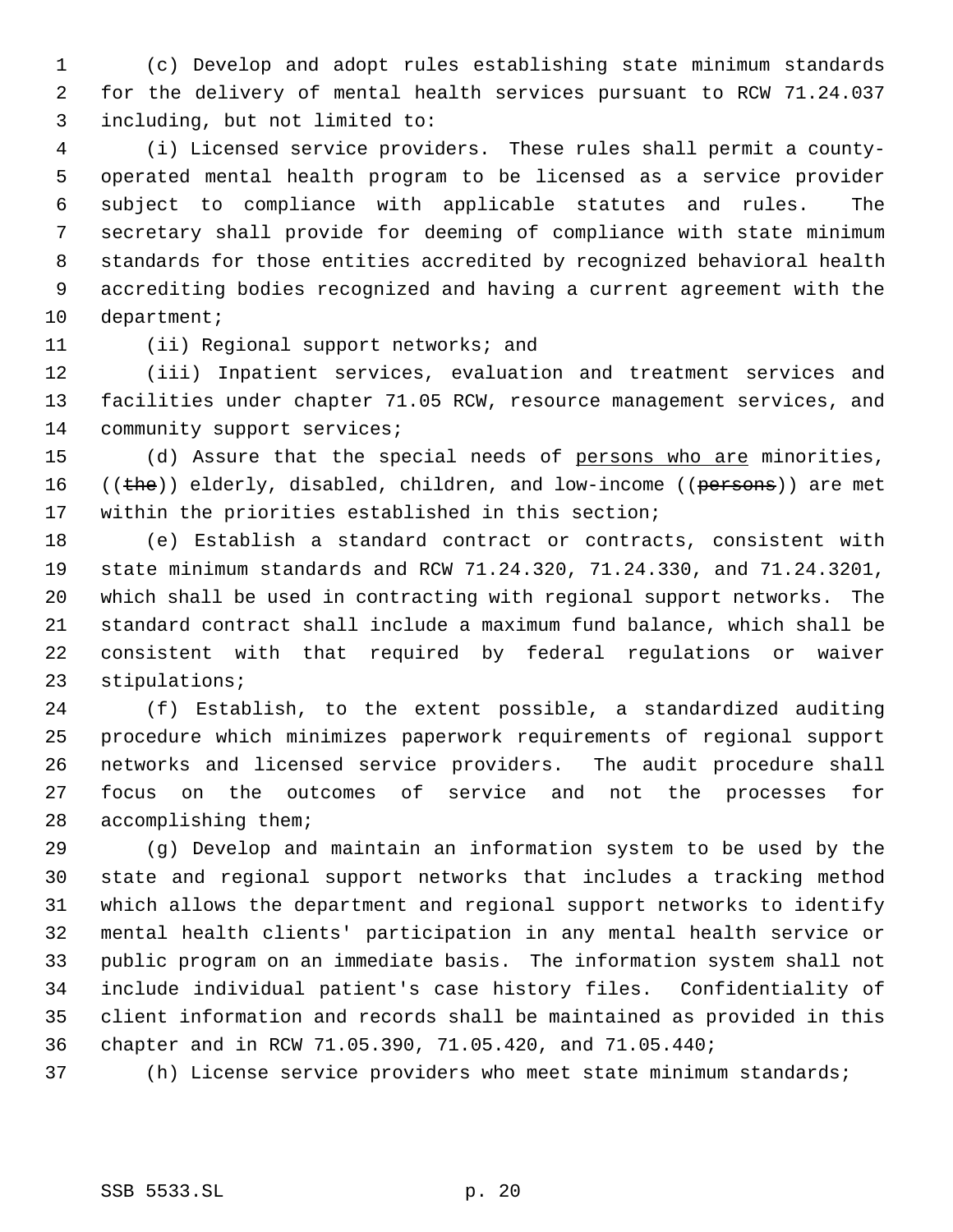(i) Certify regional support networks that meet state minimum standards;

 (j) Periodically monitor the compliance of certified regional support networks and their network of licensed service providers for compliance with the contract between the department, the regional support network, and federal and state rules at reasonable times and in a reasonable manner;

 (k) Fix fees to be paid by evaluation and treatment centers to the secretary for the required inspections;

 (l) Monitor and audit regional support networks and licensed service providers as needed to assure compliance with contractual 12 agreements authorized by this chapter;

 (m) Adopt such rules as are necessary to implement the department's 14 responsibilities under this chapter; ((and))

 (n) Assure the availability of an appropriate amount, as determined by the legislature in the operating budget by amounts appropriated for this specific purpose, of community-based, geographically distributed residential services; and

 (o) Certify crisis stabilization units that meet state minimum 20 standards.

 (6) The secretary shall use available resources only for regional support networks, except to the extent authorized, and in accordance with any priorities or conditions specified, in the biennial appropriations act.

 (7) Each certified regional support network and licensed service provider shall file with the secretary, on request, such data, statistics, schedules, and information as the secretary reasonably requires. A certified regional support network or licensed service provider which, without good cause, fails to furnish any data, statistics, schedules, or information as requested, or files fraudulent reports thereof, may have its certification or license revoked or suspended.

 (8) The secretary may suspend, revoke, limit, or restrict a certification or license, or refuse to grant a certification or license for failure to conform to: (a) The law; (b) applicable rules and regulations; (c) applicable standards; or (d) state minimum standards. (9) The superior court may restrain any regional support network or service provider from operating without certification or a license or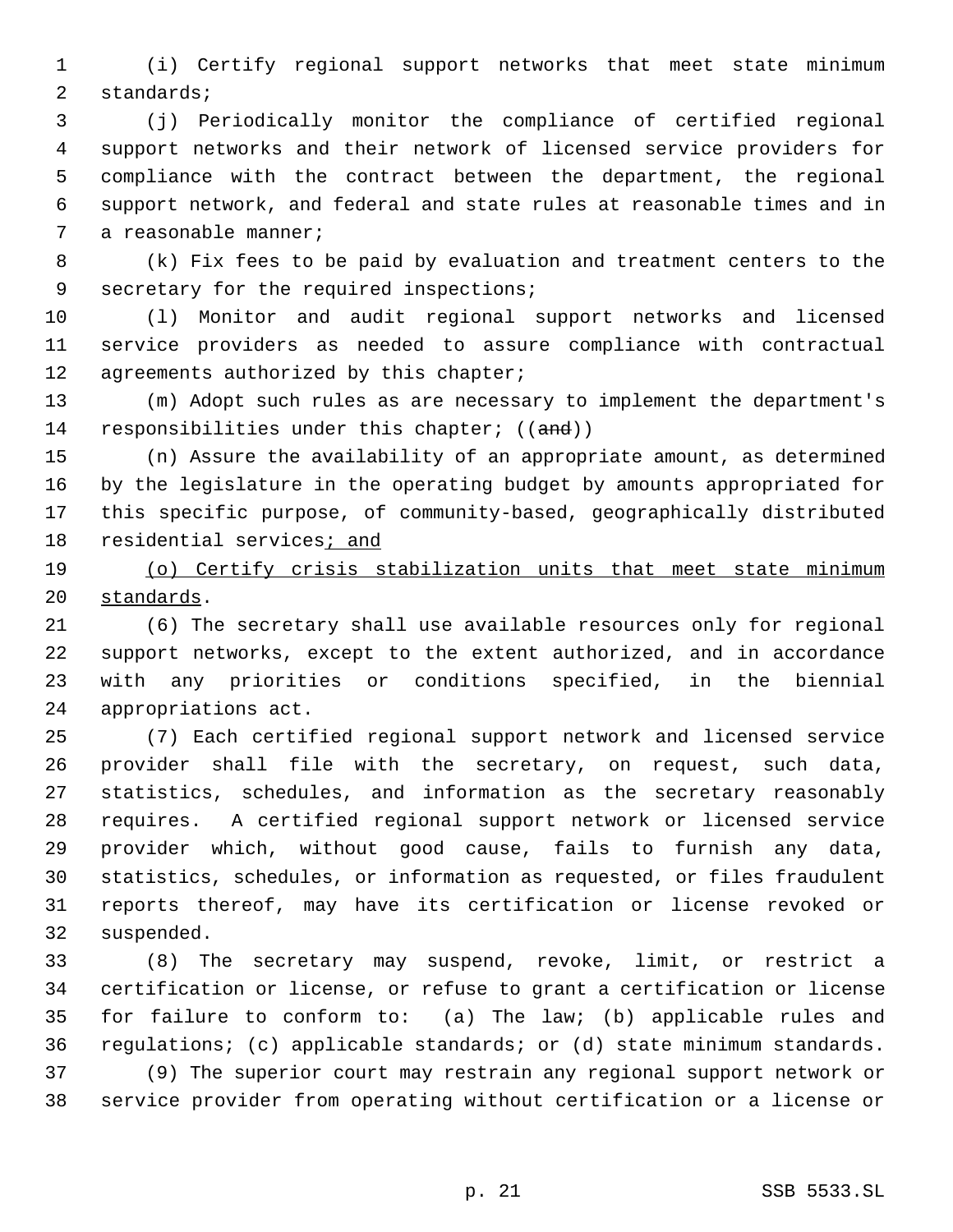any other violation of this section. The court may also review, pursuant to procedures contained in chapter 34.05 RCW, any denial, suspension, limitation, restriction, or revocation of certification or license, and grant other relief required to enforce the provisions of this chapter.

 (10) Upon petition by the secretary, and after hearing held upon reasonable notice to the facility, the superior court may issue a warrant to an officer or employee of the secretary authorizing him or her to enter at reasonable times, and examine the records, books, and accounts of any regional support network or service provider refusing to consent to inspection or examination by the authority.

 (11) Notwithstanding the existence or pursuit of any other remedy, the secretary may file an action for an injunction or other process against any person or governmental unit to restrain or prevent the establishment, conduct, or operation of a regional support network or service provider without certification or a license under this chapter.

 (12) The standards for certification of evaluation and treatment facilities shall include standards relating to maintenance of good physical and mental health and other services to be afforded persons pursuant to this chapter and chapters 71.05 and 71.34 RCW, and shall otherwise assure the effectuation of the purposes of these chapters.

 (13) The standards for certification of crisis stabilization units shall include standards that:

 (a) Permit location of the units at a jail facility if the unit is physically separate from the general population of the jail;

 (b) Require administration of the unit by mental health professionals who direct the stabilization and rehabilitation efforts; and

 (c) Provide an environment affording security appropriate with the alleged criminal behavior and necessary to protect the public safety.

 (14) The department shall distribute appropriated state and federal funds in accordance with any priorities, terms, or conditions specified in the appropriations act.

 $((+14))$  (15) The secretary shall assume all duties assigned to the nonparticipating regional support networks under chapters 71.05, 71.34, and 71.24 RCW. Such responsibilities shall include those which would have been assigned to the nonparticipating counties in regions where there are not participating regional support networks.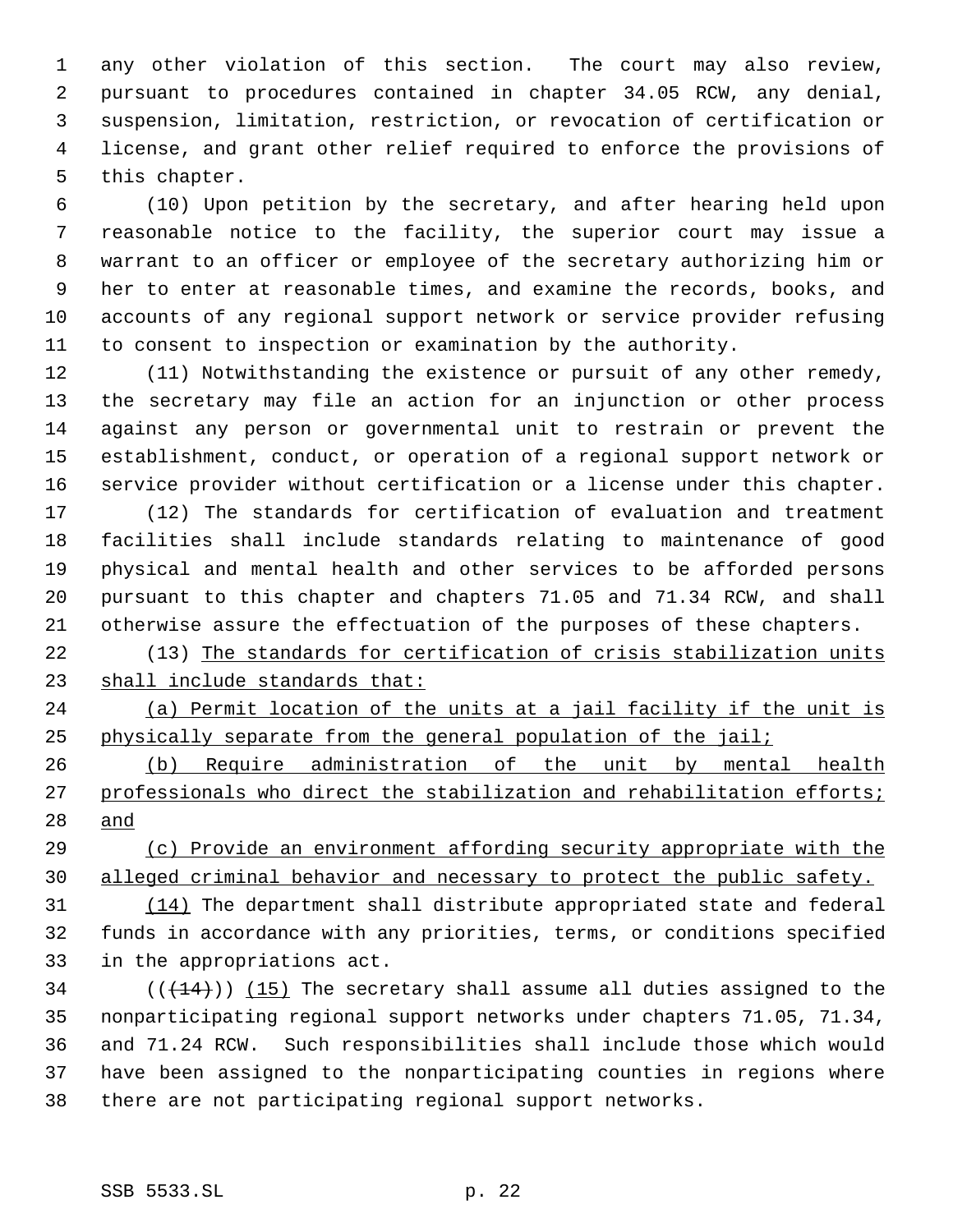The regional support networks, or the secretary's assumption of all responsibilities under chapters 71.05, 71.34, and 71.24 RCW, shall be included in all state and federal plans affecting the state mental health program including at least those required by this chapter, the medicaid program, and P.L. 99-660. Nothing in these plans shall be inconsistent with the intent and requirements of this chapter.

7  $((+15))$  (16) The secretary shall:

 (a) Disburse funds for the regional support networks within sixty days of approval of the biennial contract. The department must either approve or reject the biennial contract within sixty days of receipt.

 (b) Enter into biennial contracts with regional support networks. The contracts shall be consistent with available resources. No contract shall be approved that does not include progress toward meeting the goals of this chapter by taking responsibility for: (i) Short-term commitments; (ii) residential care; and (iii) emergency response systems.

 (c) Notify regional support networks of their allocation of available resources at least sixty days prior to the start of a new biennial contract period.

 (d) Deny all or part of the funding allocations to regional support networks based solely upon formal findings of noncompliance with the terms of the regional support network's contract with the department. Regional support networks disputing the decision of the secretary to withhold funding allocations are limited to the remedies provided in the department's contracts with the regional support networks.

 $((+16))$   $(17)$  The department, in cooperation with the state congressional delegation, shall actively seek waivers of federal requirements and such modifications of federal regulations as are necessary to allow federal medicaid reimbursement for services provided by free-standing evaluation and treatment facilities certified under chapter 71.05 RCW. The department shall periodically report its efforts to the appropriate committees of the senate and the house of representatives.

 **Sec. 13.** RCW 71.05.160 and 1998 c 297 s 9 are each amended to read as follows:

 Any facility receiving a person pursuant to RCW 71.05.150 or section 8 of this act shall require the designated mental health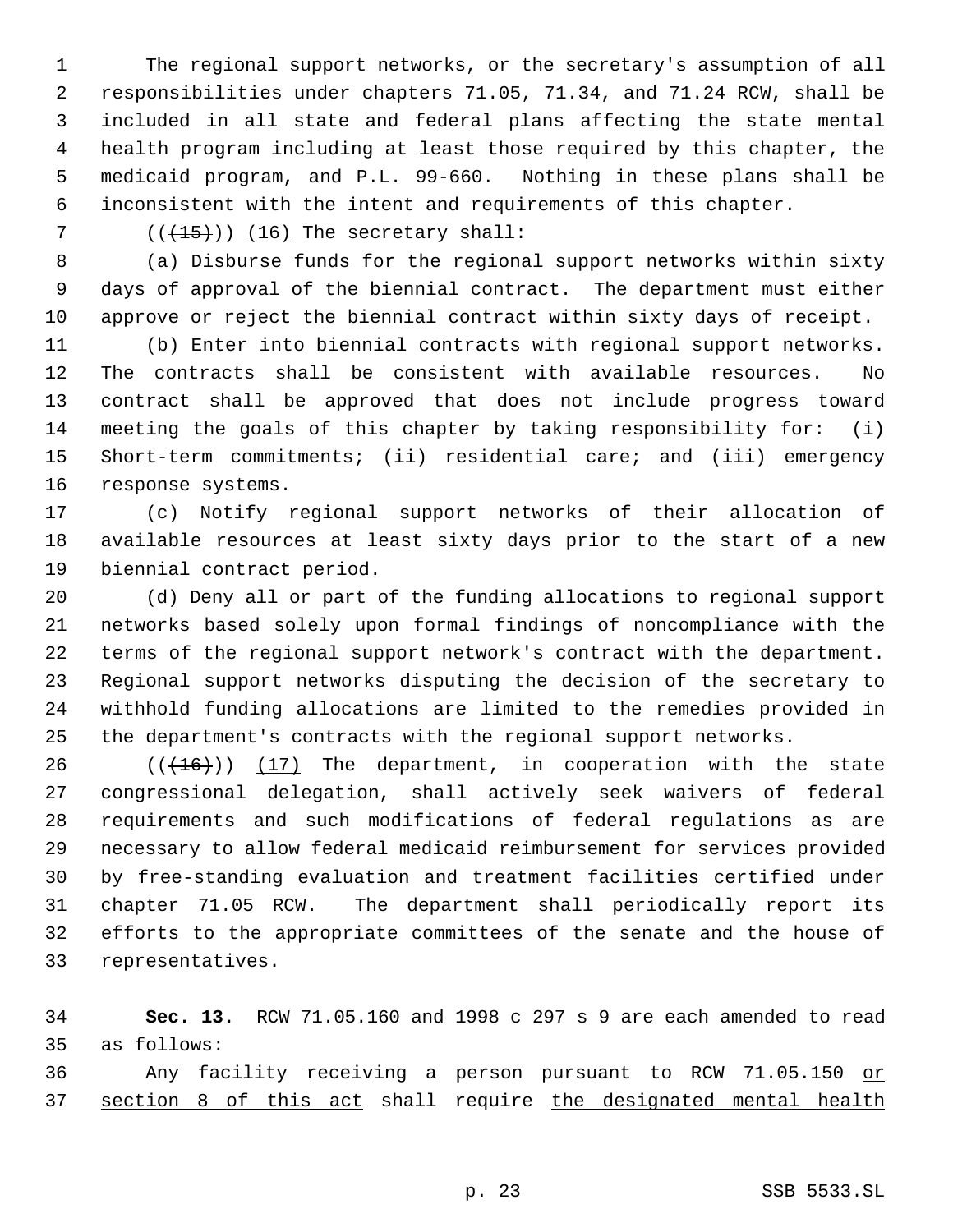professional to prepare a petition for initial detention stating the circumstances under which the person's condition was made known and 3 stating that ((such officer or person has)) there is evidence, as a result of his or her personal observation or investigation, that the actions of the person for which application is made constitute a likelihood of serious harm, or that he or she is gravely disabled, and stating the specific facts known to him or her as a result of his or her personal observation or investigation, upon which he or she bases the belief that such person should be detained for the purposes and under the authority of this chapter.

 If a person is involuntarily placed in an evaluation and treatment 12 facility pursuant to RCW 71.05.150 or section 8 of this act, on the 13 next judicial day following the initial detention, the ((county)) designated mental health professional shall file with the court and serve the designated attorney of the detained person the petition or supplemental petition for initial detention, proof of service of notice, and a copy of a notice of emergency detention.

 **Sec. 14.** RCW 71.05.360 and 2005 c 504 s 107 are each amended to read as follows:

 (1)(a) Every person involuntarily detained or committed under the provisions of this chapter shall be entitled to all the rights set forth in this chapter, which shall be prominently posted in the facility, and shall retain all rights not denied him or her under this chapter except as chapter 9.41 RCW may limit the right of a person to purchase or possess a firearm or to qualify for a concealed pistol license.

 (b) No person shall be presumed incompetent as a consequence of receiving an evaluation or voluntary or involuntary treatment for a mental disorder, under this chapter or any prior laws of this state dealing with mental illness. Competency shall not be determined or 31 withdrawn except under the provisions of chapter ((10.97)) 10.77 or 11.88 RCW.

 (c) Any person who leaves a public or private agency following evaluation or treatment for mental disorder shall be given a written statement setting forth the substance of this section.

(2) Each person involuntarily detained or committed pursuant to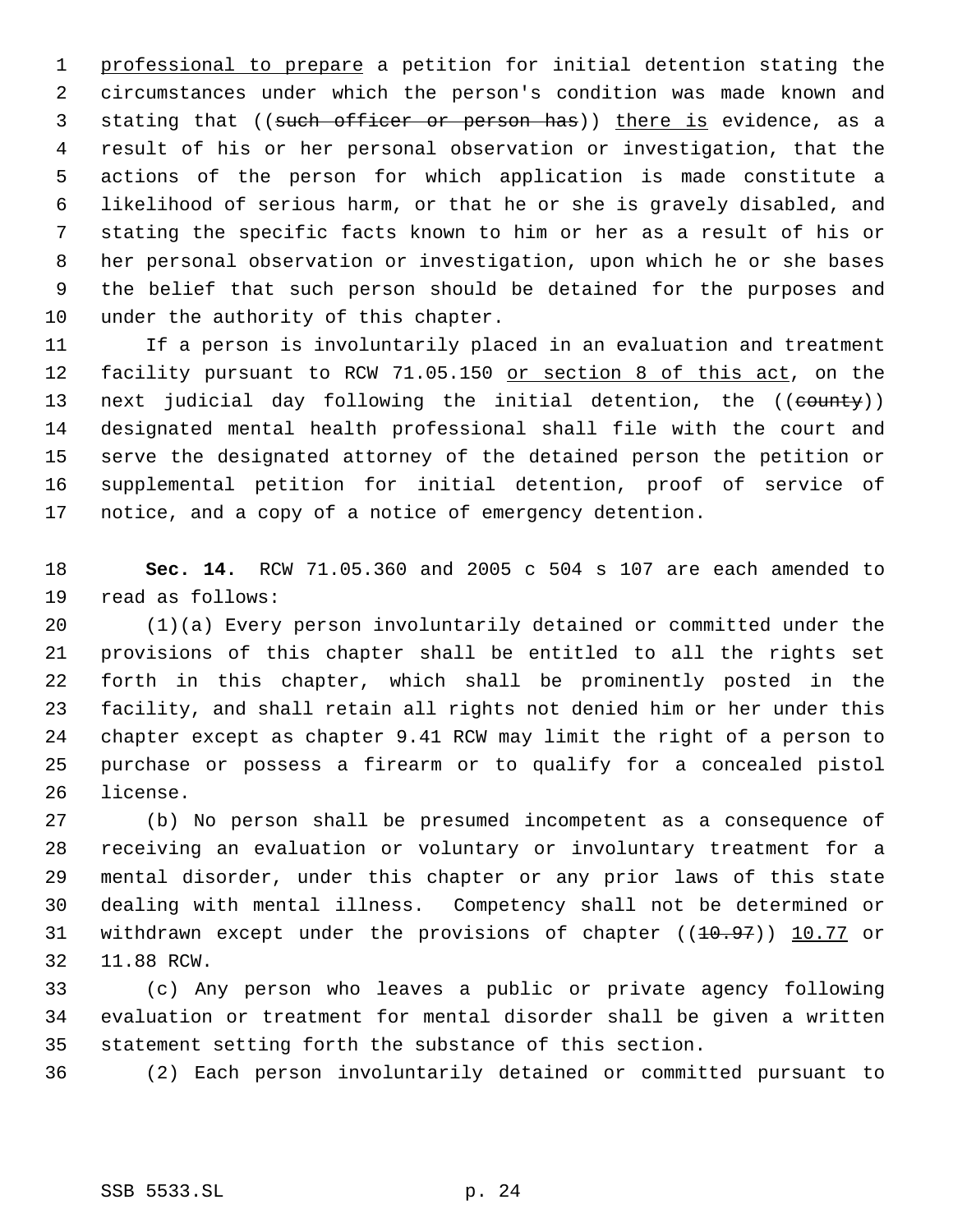this chapter shall have the right to adequate care and individualized treatment.

 (3) The provisions of this chapter shall not be construed to deny to any person treatment by spiritual means through prayer in accordance with the tenets and practices of a church or religious denomination.

 (4) Persons receiving evaluation or treatment under this chapter shall be given a reasonable choice of an available physician or other professional person qualified to provide such services.

 (5) Whenever any person is detained for evaluation and treatment pursuant to this chapter, both the person and, if possible, a responsible member of his or her immediate family, personal representative, guardian, or conservator, if any, shall be advised as soon as possible in writing or orally, by the officer or person taking him or her into custody or by personnel of the evaluation and treatment facility where the person is detained that unless the person is released or voluntarily admits himself or herself for treatment within seventy-two hours of the initial detention:

 (a) A judicial hearing in a superior court, either by a judge or court commissioner thereof, shall be held not more than seventy-two hours after the initial detention to determine whether there is probable cause to detain the person after the seventy-two hours have expired for up to an additional fourteen days without further automatic hearing for the reason that the person is a person whose mental disorder presents a likelihood of serious harm or that the person is gravely disabled;

 (b) The person has a right to communicate immediately with an 27 attorney; has a right to have an attorney appointed to represent him or 28 her before and at the probable cause hearing if he or she is indigent; and has the right to be told the name and address of the attorney that the mental health professional has designated pursuant to this chapter;

 (c) The person has the right to remain silent and that any statement he or she makes may be used against him or her;

 (d) The person has the right to present evidence and to cross- examine witnesses who testify against him or her at the probable cause hearing; and

 (e) The person has the right to refuse psychiatric medications, including antipsychotic medication beginning twenty-four hours prior to the probable cause hearing.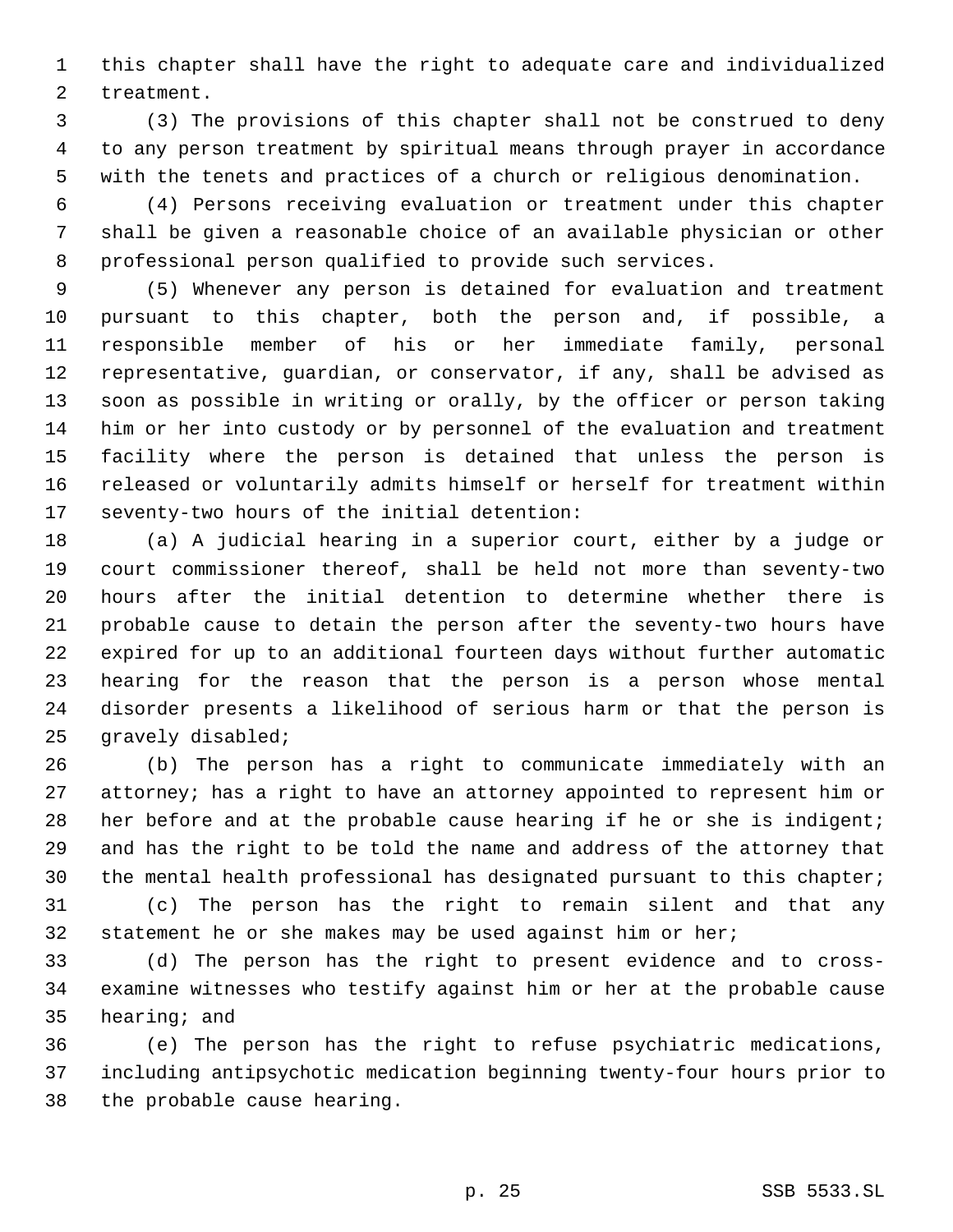1 (6) When proceedings are initiated under ((RCW 71.05.150 (2), (3),  $or (4)(b)$ ) section 8 of this act, no later than twelve hours after such person is admitted to the evaluation and treatment facility the personnel of the evaluation and treatment facility or the designated mental health professional shall serve on such person a copy of the petition for initial detention and the name, business address, and phone number of the designated attorney and shall forthwith commence service of a copy of the petition for initial detention on the designated attorney.

 (7) The judicial hearing described in subsection (5) of this section is hereby authorized, and shall be held according to the provisions of subsection (5) of this section and rules promulgated by the supreme court.

 (8) At the probable cause hearing the detained person shall have the following rights in addition to the rights previously specified:

(a) To present evidence on his or her behalf;

 (b) To cross-examine witnesses who testify against him or her; (c) To be proceeded against by the rules of evidence;

(d) To remain silent;

(e) To view and copy all petitions and reports in the court file.

 (9) The physician-patient privilege or the psychologist-client privilege shall be deemed waived in proceedings under this chapter relating to the administration of antipsychotic medications. As to other proceedings under this chapter, the privileges shall be waived when a court of competent jurisdiction in its discretion determines that such waiver is necessary to protect either the detained person or the public.

 The waiver of a privilege under this section is limited to records or testimony relevant to evaluation of the detained person for purposes of a proceeding under this chapter. Upon motion by the detained person or on its own motion, the court shall examine a record or testimony sought by a petitioner to determine whether it is within the scope of the waiver.

 The record maker shall not be required to testify in order to introduce medical or psychological records of the detained person so long as the requirements of RCW 5.45.020 are met except that portions of the record which contain opinions as to the detained person's mental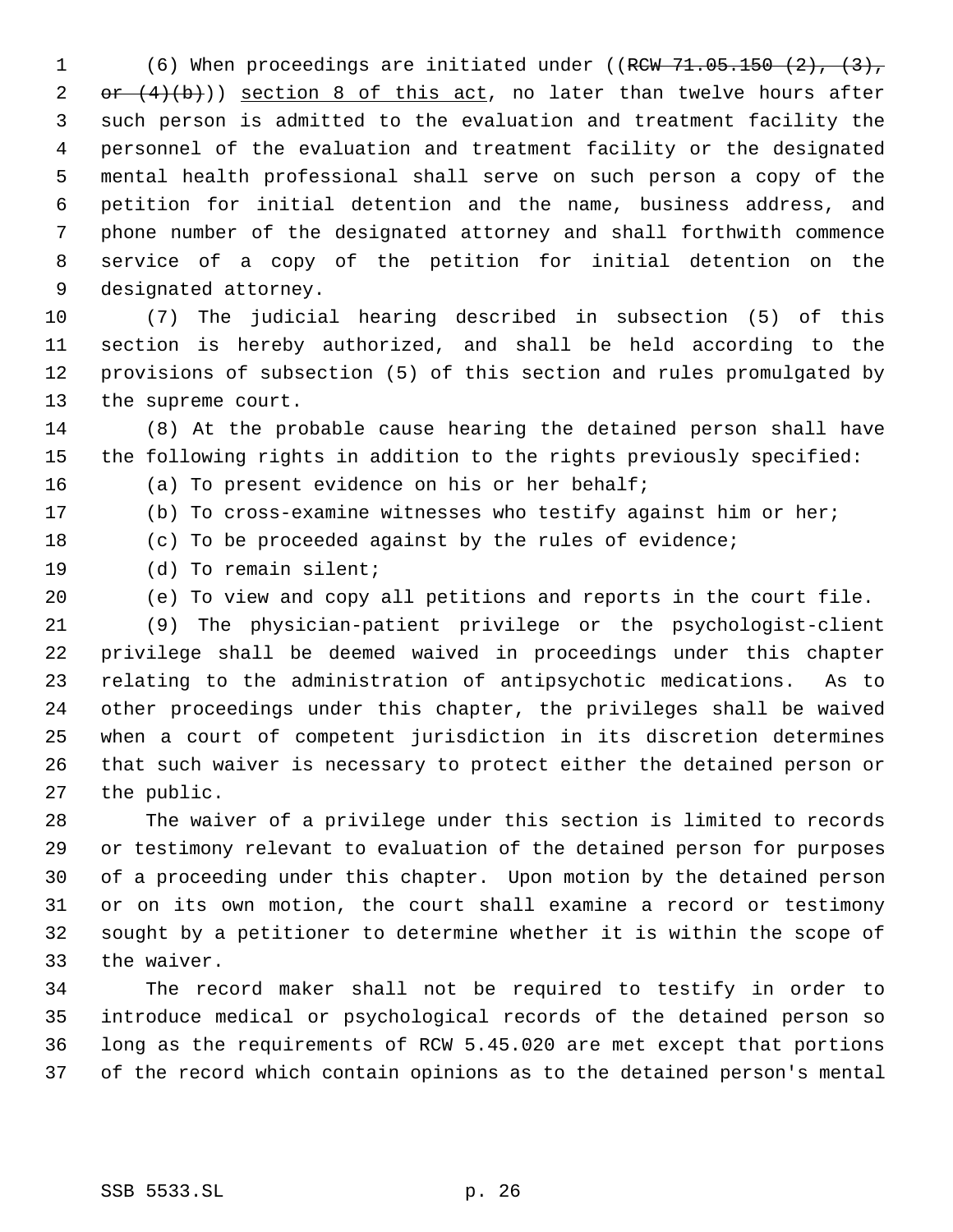state must be deleted from such records unless the person making such conclusions is available for cross-examination.

 (10) Insofar as danger to the person or others is not created, each person involuntarily detained, treated in a less restrictive alternative course of treatment, or committed for treatment and evaluation pursuant to this chapter shall have, in addition to other rights not specifically withheld by law, the following rights:

 (a) To wear his or her own clothes and to keep and use his or her own personal possessions, except when deprivation of same is essential 10 to protect the safety of the resident or other persons;

 (b) To keep and be allowed to spend a reasonable sum of his or her 12 own money for canteen expenses and small purchases;

 (c) To have access to individual storage space for his or her private use;

(d) To have visitors at reasonable times;

 (e) To have reasonable access to a telephone, both to make and receive confidential calls, consistent with an effective treatment program;

 (f) To have ready access to letter writing materials, including stamps, and to send and receive uncensored correspondence through the mails;

 (g) To discuss treatment plans and decisions with professional persons;

 (h) Not to consent to the administration of antipsychotic medications and not to thereafter be administered antipsychotic medications unless ordered by a court under RCW 71.05.217 or pursuant to an administrative hearing under RCW 71.05.215;

 (i) Not to consent to the performance of electroconvulsant therapy or surgery, except emergency life-saving surgery, unless ordered by a court under RCW 71.05.217;

 (j) Not to have psychosurgery performed on him or her under any circumstances;

 (k) To dispose of property and sign contracts unless such person has been adjudicated an incompetent in a court proceeding directed to that particular issue.

 (11) Every person involuntarily detained shall immediately be informed of his or her right to a hearing to review the legality of his or her detention and of his or her right to counsel, by the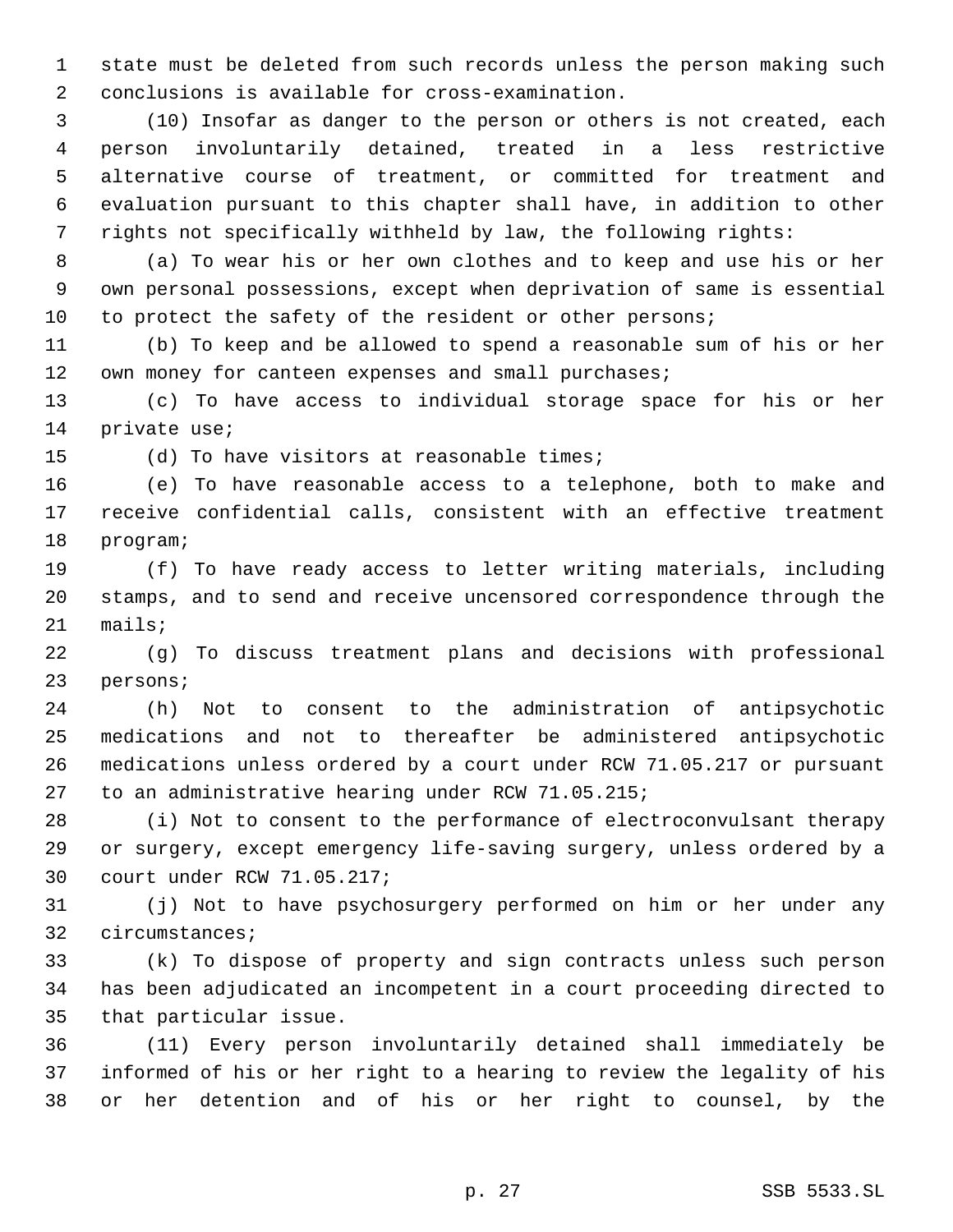professional person in charge of the facility providing evaluation and treatment, or his or her designee, and, when appropriate, by the court. If the person so elects, the court shall immediately appoint an attorney to assist him or her.

 (12) A person challenging his or her detention or his or her 6 attorney( $(\tau)$ ) shall have the right to designate and have the court appoint a reasonably available independent physician or licensed mental health professional to examine the person detained, the results of which examination may be used in the proceeding. The person shall, if he or she is financially able, bear the cost of such expert 11 ((information [examination])) examination, otherwise such expert examination shall be at public expense.

 (13) Nothing contained in this chapter shall prohibit the patient from petitioning by writ of habeas corpus for release.

 (14) Nothing in this chapter shall prohibit a person committed on or prior to January 1, 1974, from exercising a right available to him or her at or prior to January 1, 1974, for obtaining release from confinement.

 (15) Nothing in this section permits any person to knowingly violate a no-contact order or a condition of an active judgment and sentence or an active condition of supervision by the department of corrections.

 **Sec. 15.** RCW 71.05.390 and 2005 c 504 s 109, 2005 c 453 s 5, and 2005 c 274 s 346 are each reenacted and amended to read as follows: Except as provided in this section, RCW 71.05.445, 71.05.630, 70.96A.150, or pursuant to a valid release under RCW 70.02.030, the fact of admission and all information and records compiled, obtained, or maintained in the course of providing services to either voluntary or involuntary recipients of services at public or private agencies shall be confidential.

Information and records may be disclosed only:

 (1) In communications between qualified professional persons to meet the requirements of this chapter, in the provision of services or appropriate referrals, or in the course of guardianship proceedings. The consent of the person, or his or her personal representative or guardian, shall be obtained before information or records may be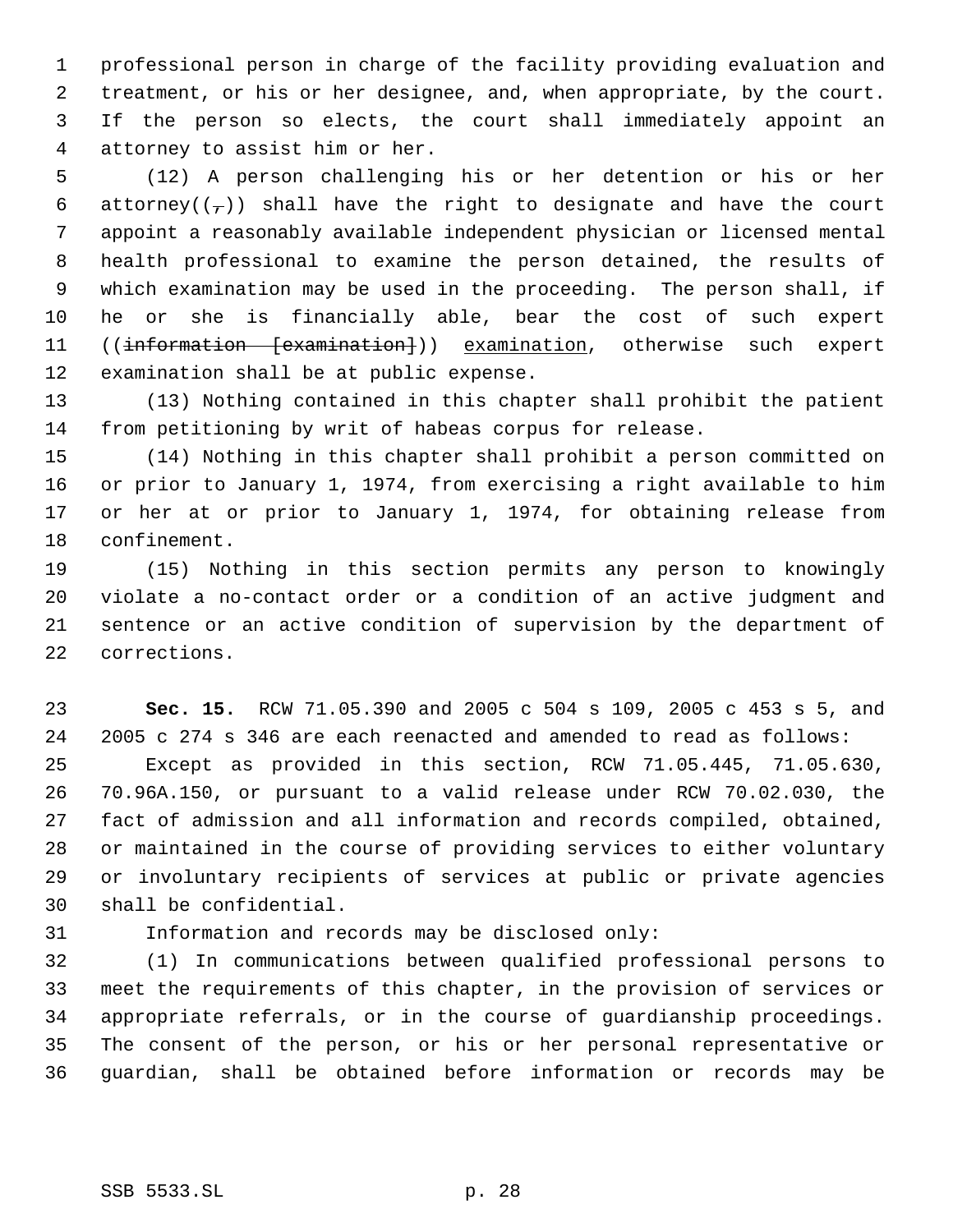disclosed by a professional person employed by a facility unless provided to a professional person:

(a) Employed by the facility;

(b) Who has medical responsibility for the patient's care;

(c) Who is a designated mental health professional;

(d) Who is providing services under chapter 71.24 RCW;

 (e) Who is employed by a state or local correctional facility where the person is confined or supervised; or

 (f) Who is providing evaluation, treatment, or follow-up services under chapter 10.77 RCW.

 (2) When the communications regard the special needs of a patient and the necessary circumstances giving rise to such needs and the disclosure is made by a facility providing services to the operator of a facility in which the patient resides or will reside.

 (3)(a) When the person receiving services, or his or her guardian, designates persons to whom information or records may be released, or if the person is a minor, when his or her parents make such designation.

 (b) A public or private agency shall release to a person's next of kin, attorney, personal representative, guardian, or conservator, if any:

 (i) The information that the person is presently a patient in the facility or that the person is seriously physically ill;

 (ii) A statement evaluating the mental and physical condition of the patient, and a statement of the probable duration of the patient's confinement, if such information is requested by the next of kin, attorney, personal representative, guardian, or conservator; and

 (iii) Such other information requested by the next of kin or attorney as may be necessary to decide whether or not proceedings should be instituted to appoint a guardian or conservator.

 (4) To the extent necessary for a recipient to make a claim, or for a claim to be made on behalf of a recipient for aid, insurance, or medical assistance to which he or she may be entitled.

 (5)(a) For either program evaluation or research, or both: PROVIDED, That the secretary adopts rules for the conduct of the evaluation or research, or both. Such rules shall include, but need not be limited to, the requirement that all evaluators and researchers must sign an oath of confidentiality substantially as follows: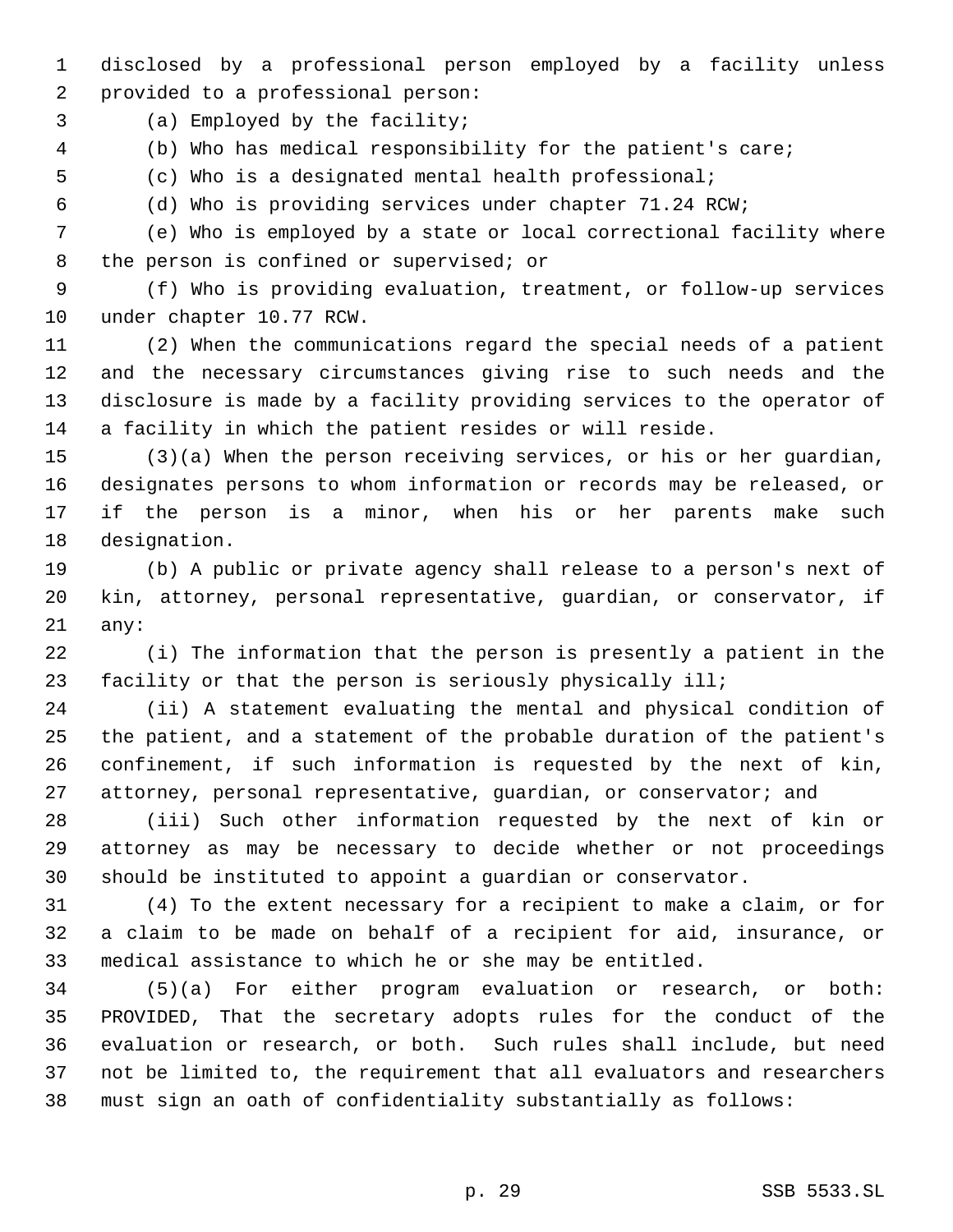"As a condition of conducting evaluation or research concerning persons who have received services from (fill in the facility, agency, or person) I, . . . . . . . . ., agree not to divulge, publish, or otherwise make known to unauthorized persons or the public any information obtained in the course of such evaluation or research regarding persons who have received services such that the person who received such services is identifiable.

 I recognize that unauthorized release of confidential information may subject me to civil liability under the provisions of state law.

# $\frac{10}{10}$

 (b) Nothing in this chapter shall be construed to prohibit the compilation and publication of statistical data for use by government or researchers under standards, including standards to assure maintenance of confidentiality, set forth by the secretary.

 (6)(a) To the courts as necessary to the administration of this chapter or to a court ordering an evaluation or treatment under chapter 10.77 RCW solely for the purpose of preventing the entry of any evaluation or treatment order that is inconsistent with any order entered under this chapter.

 (b) To a court or its designee in which a motion under chapter 10.77 RCW has been made for involuntary medication of a defendant for the purpose of competency restoration.

 (c) Disclosure under this subsection is mandatory for the purpose of the health insurance portability and accountability act.

 (7)(a) When a mental health professional is requested by a representative of a law enforcement or corrections agency, including a police officer, sheriff, community corrections officer, a municipal 28 attorney, or prosecuting attorney to undertake an investigation or provide treatment under RCW 71.05.150 or section 2 or 8 of this act, the mental health professional shall, if requested to do so, advise the representative in writing of the results of the investigation including a statement of reasons for the decision to detain or release the person investigated. Such written report shall be submitted within seventy-two hours of the completion of the investigation or the request from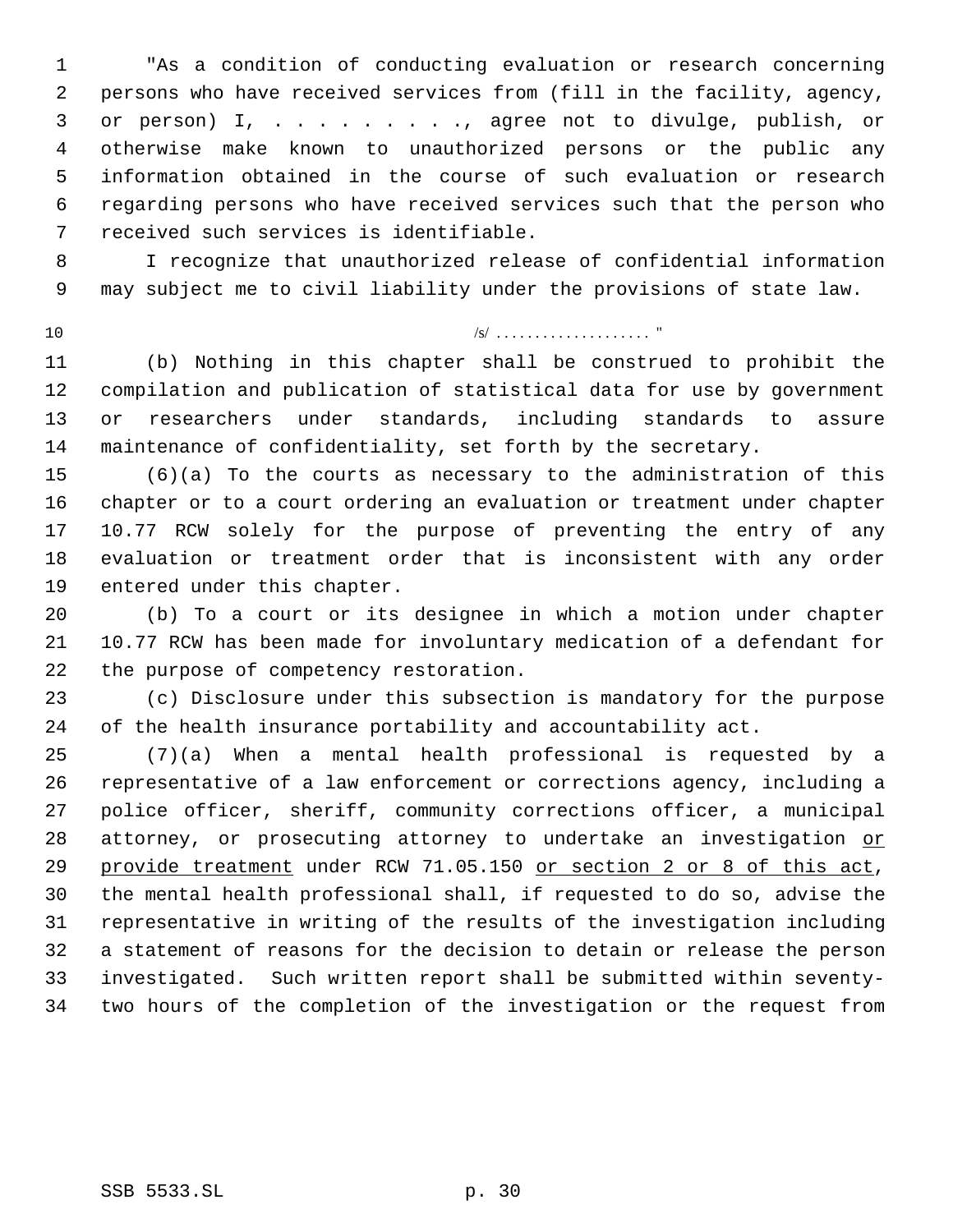the law enforcement or corrections representative, whichever occurs later.

 (b) To law enforcement officers, public health officers, or personnel of the department of corrections or the indeterminate sentence review board for persons who are the subject of the records and who are committed to the custody or supervision of the department of corrections or indeterminate sentence review board which information or records are necessary to carry out the responsibilities of their office. Except for dissemination of information released pursuant to RCW 71.05.425 and 4.24.550, regarding persons committed under this 11 chapter under RCW 71.05.280(3) and 71.05.320( $(\frac{2}{2})$ ) (3)(c) after dismissal of a sex offense as defined in RCW 9.94A.030, the extent of information that may be released is limited as follows:

 (i) Only the fact, place, and date of involuntary commitment, the fact and date of discharge or release, and the last known address shall 16 be disclosed upon request;

 (ii) The law enforcement and public health officers or personnel of the department of corrections or indeterminate sentence review board shall be obligated to keep such information confidential in accordance with this chapter;

 (iii) Additional information shall be disclosed only after giving notice to said person and his or her counsel and upon a showing of clear, cogent, and convincing evidence that such information is necessary and that appropriate safeguards for strict confidentiality are and will be maintained. However, in the event the said person has escaped from custody, said notice prior to disclosure is not necessary and that the facility from which the person escaped shall include an evaluation as to whether the person is of danger to persons or property and has a propensity toward violence;

 (iv) Information and records shall be disclosed to the department of corrections pursuant to and in compliance with the provisions of RCW 71.05.445 for the purposes of completing presentence investigations or risk assessment reports, supervision of an incarcerated offender or offender under supervision in the community, planning for and provision of supervision of an offender, or assessment of an offender's risk to the community; and

 (v) Disclosure under this subsection is mandatory for the purposes of the health insurance portability and accountability act.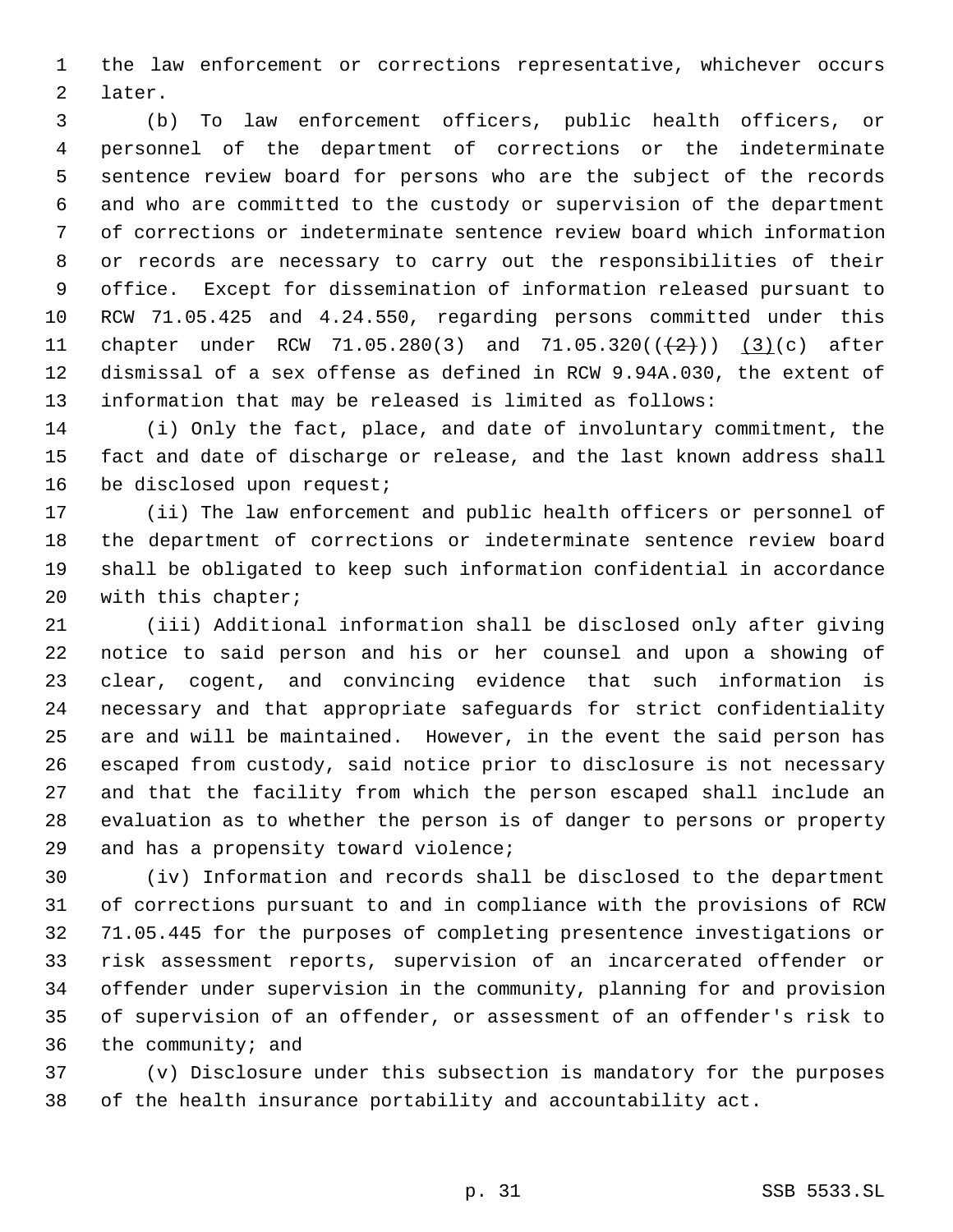(8) To the attorney of the detained person.

 (9) To the prosecuting attorney as necessary to carry out the responsibilities of the office under RCW 71.05.330(2) and 71.05.340(1)(b) and 71.05.335. The prosecutor shall be provided access to records regarding the committed person's treatment and prognosis, medication, behavior problems, and other records relevant to the issue of whether treatment less restrictive than inpatient treatment is in the best interest of the committed person or others. Information shall be disclosed only after giving notice to the committed person and the person's counsel.

 (10) To appropriate law enforcement agencies and to a person, when the identity of the person is known to the public or private agency, whose health and safety has been threatened, or who is known to have been repeatedly harassed, by the patient. The person may designate a representative to receive the disclosure. The disclosure shall be made by the professional person in charge of the public or private agency or his or her designee and shall include the dates of commitment, admission, discharge, or release, authorized or unauthorized absence from the agency's facility, and only such other information that is pertinent to the threat or harassment. The decision to disclose or not shall not result in civil liability for the agency or its employees so long as the decision was reached in good faith and without gross negligence.

 (11) To appropriate corrections and law enforcement agencies all necessary and relevant information in the event of a crisis or emergent situation that poses a significant and imminent risk to the public. The decision to disclose or not shall not result in civil liability for the mental health service provider or its employees so long as the decision was reached in good faith and without gross negligence.

 (12) To the persons designated in RCW 71.05.425 for the purposes described in that section.

 (13) Civil liability and immunity for the release of information about a particular person who is committed to the department under RCW 34 71.05.280(3) and  $71.05.320((+2))$   $(3)(c)$  after dismissal of a sex offense as defined in RCW 9.94A.030, is governed by RCW 4.24.550.

 (14) Upon the death of a person, his or her next of kin, personal representative, guardian, or conservator, if any, shall be notified.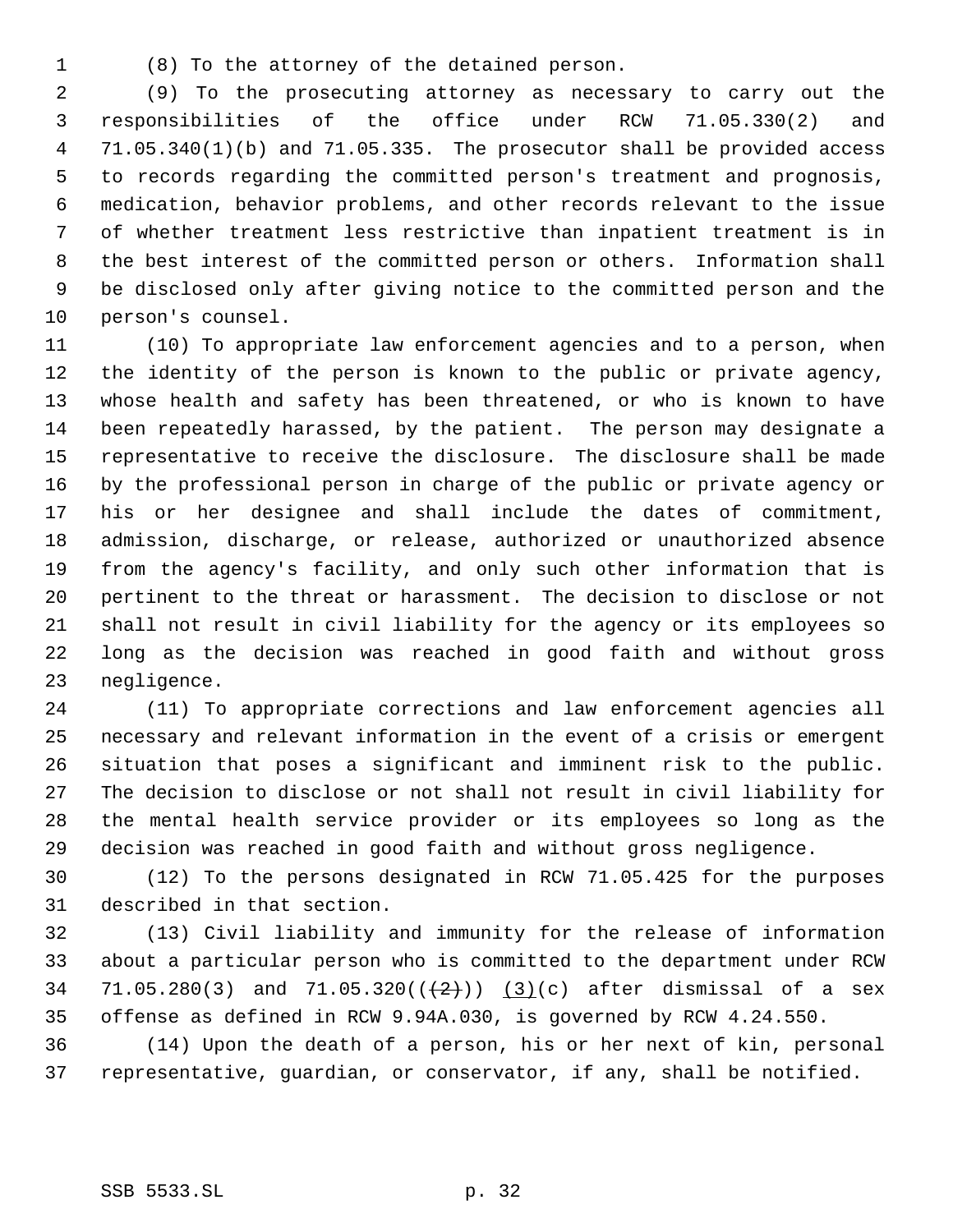Next of kin who are of legal age and competent shall be notified under this section in the following order: Spouse, parents, children, brothers and sisters, and other relatives according to the degree of relation. Access to all records and information compiled, obtained, or maintained in the course of providing services to a deceased patient shall be governed by RCW 70.02.140.

 (15) To the department of health for the purposes of determining compliance with state or federal licensure, certification, or registration rules or laws. However, the information and records obtained under this subsection are exempt from public inspection and copying pursuant to chapter 42.56 RCW.

 (16) To mark headstones or otherwise memorialize patients interred at state hospital cemeteries. The department of social and health services shall make available the name, date of birth, and date of death of patients buried in state hospital cemeteries fifty years after the death of a patient.

 (17) To law enforcement officers and to prosecuting attorneys as are necessary to enforce RCW 9.41.040(2)(a)(ii). The extent of information that may be released is limited as follows:

 (a) Only the fact, place, and date of involuntary commitment, an official copy of any order or orders of commitment, and an official copy of any written or oral notice of ineligibility to possess a firearm that was provided to the person pursuant to RCW 9.41.047(1), 24 shall be disclosed upon request;

 (b) The law enforcement and prosecuting attorneys may only release the information obtained to the person's attorney as required by court rule and to a jury or judge, if a jury is waived, that presides over any trial at which the person is charged with violating RCW 9.41.040(2)(a)(ii);

 (c) Disclosure under this subsection is mandatory for the purposes of the health insurance portability and accountability act.

 (18) When a patient would otherwise be subject to the provisions of RCW 71.05.390 and disclosure is necessary for the protection of the patient or others due to his or her unauthorized disappearance from the facility, and his or her whereabouts is unknown, notice of such disappearance, along with relevant information, may be made to relatives, the department of corrections when the person is under the supervision of the department, and governmental law enforcement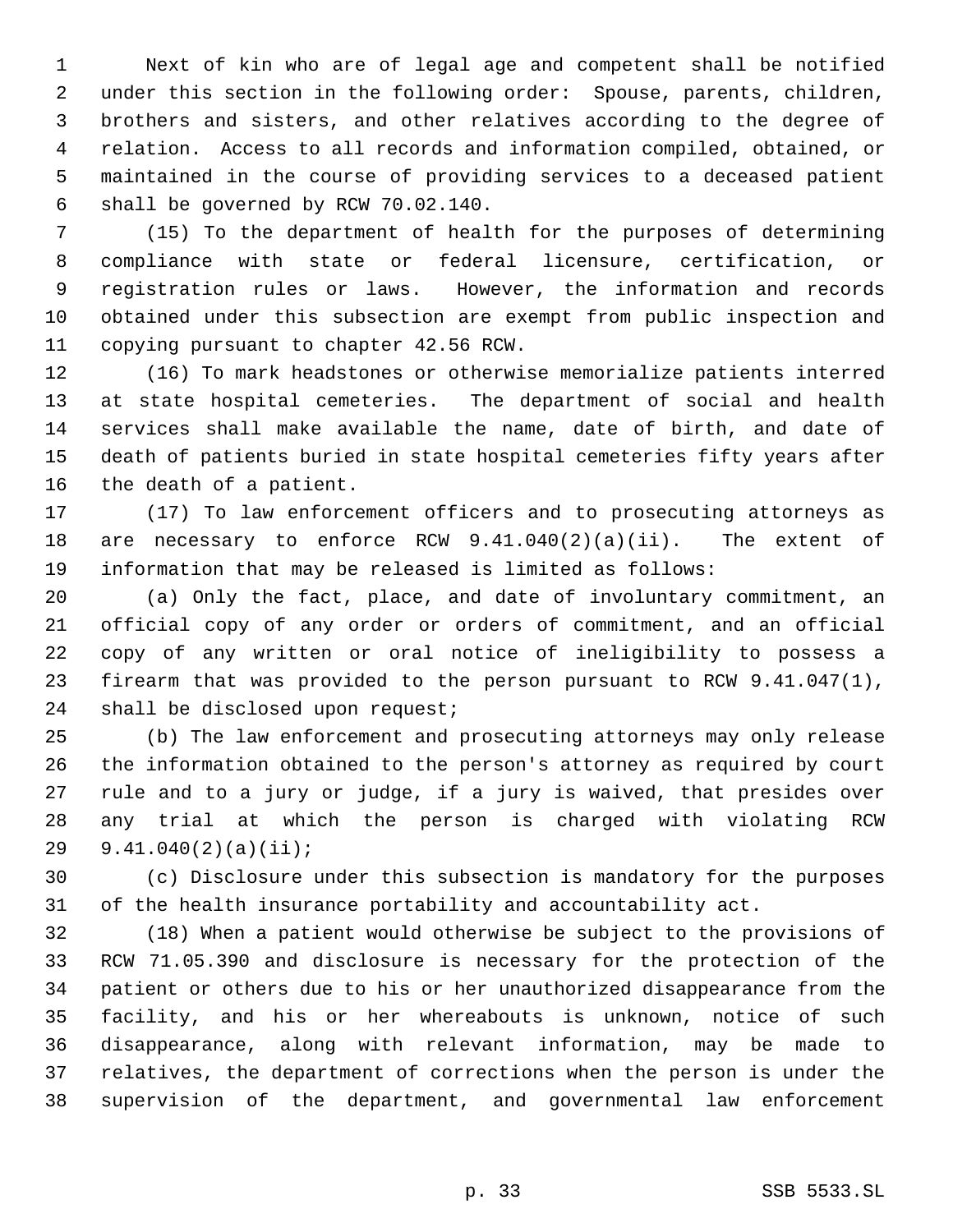agencies designated by the physician in charge of the patient or the professional person in charge of the facility, or his or her professional designee.

 Except as otherwise provided in this chapter, the uniform health care information act, chapter 70.02 RCW, applies to all records and information compiled, obtained, or maintained in the course of providing services.

 (19) The fact of admission, as well as all records, files, evidence, findings, or orders made, prepared, collected, or maintained pursuant to this chapter shall not be admissible as evidence in any legal proceeding outside this chapter without the written consent of the person who was the subject of the proceeding except in a subsequent criminal prosecution of a person committed pursuant to RCW 71.05.280(3) 14 or  $71.05.320((\left\lbrace 2 \right\rbrace))$  (3)(c) on charges that were dismissed pursuant to chapter 10.77 RCW due to incompetency to stand trial, in a civil commitment proceeding pursuant to chapter 71.09 RCW, or, in the case of a minor, a guardianship or dependency proceeding. The records and files maintained in any court proceeding pursuant to this chapter shall be confidential and available subsequent to such proceedings only to the person who was the subject of the proceeding or his or her attorney. In addition, the court may order the subsequent release or use of such records or files only upon good cause shown if the court finds that appropriate safeguards for strict confidentiality are and will be maintained.

 NEW SECTION. **Sec. 16.** Nothing in this act shall be construed to alter or diminish a prosecutor's inherent authority to divert or pursue the prosecution of criminal offenders.

 NEW SECTION. **Sec. 17.** RCW 10.77.090 (Stay of proceedings-- Commitment--Findings--Evaluation, treatment--Extensions of commitment-- Alternative procedures--Procedure in nonfelony charge) and 2000 c 74 s 3, 1998 c 297 s 38, 1989 c 420 s 5, 1979 ex.s. c 215 s 3, 1974 ex.s. c 198 s 8, & 1973 1st ex.s. c 117 s 9 are each repealed.

 NEW SECTION. **Sec. 18.** If any provision of this act or its application to any person or circumstance is held invalid, the

SSB 5533.SL p. 34